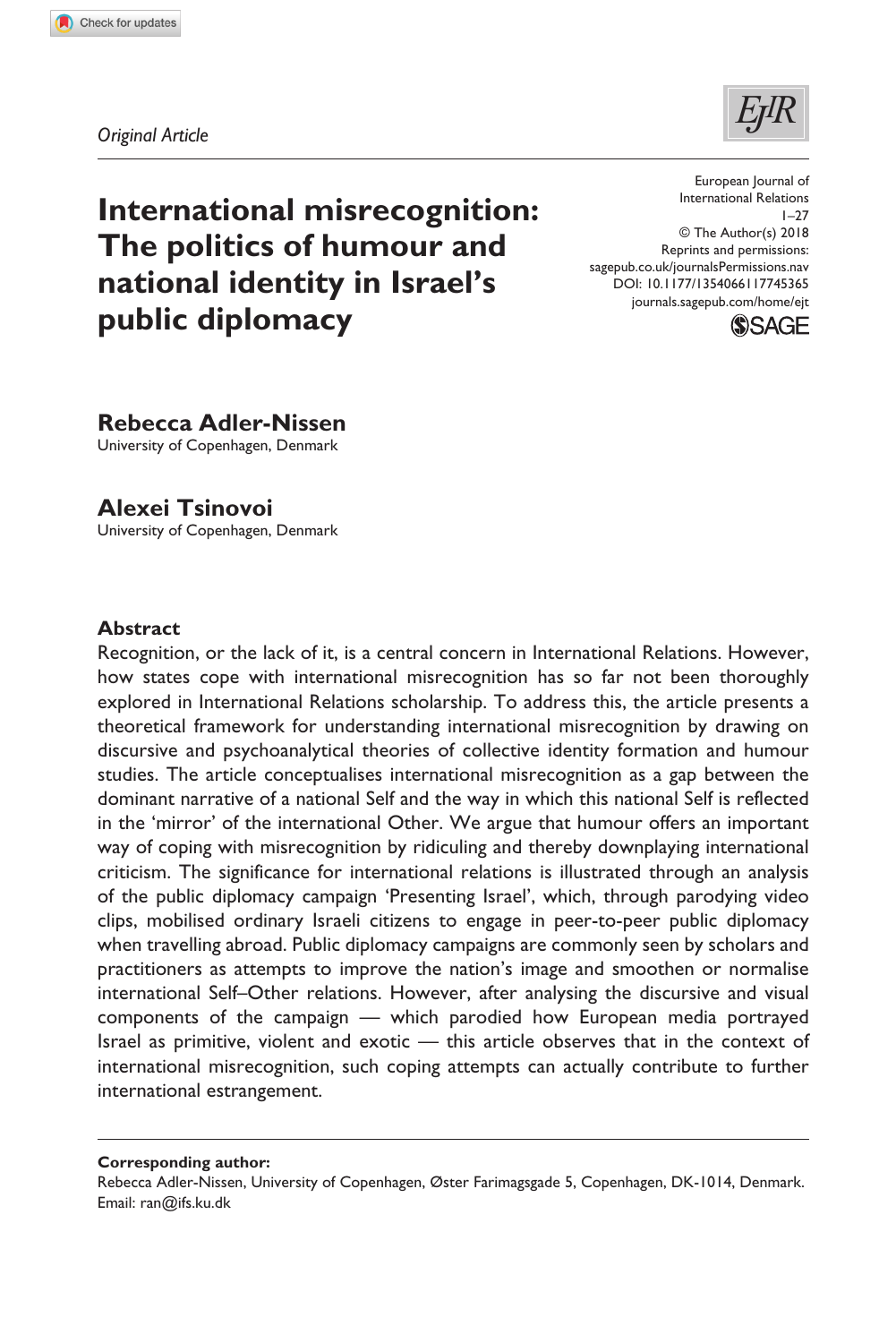#### **Keywords**

Humour, Israel, misrecognition, national identity, public diplomacy

### **Introduction**

This is the camel. The camel is the typical Israeli animal used by the Israelis to travel from place to place in the desert where they live. It is the means of transport for water, merchandise and ammunition. It is even used by the Israeli cavalry. (Masbirim's Channel, 2010a)

With these words, a British TV reporter, dressed in khaki, depicts Israel as he is walking past a caravan of camels in a desert. However, the reporter is starring not in an actual documentary film, but in a satirical video clip, one that was produced in 2010 by the newly established Israeli Ministry of Public Diplomacy and Diaspora Affairs (MPDDA). As part of the campaign 'Presenting Israel', the objective of the video was to mobilise ordinary Israeli citizens travelling abroad to become citizen-diplomats. An accompanying campaign website coached citizens in how to counter foreign myths and portray Israel as a modern, sophisticated and peace-loving state. The campaign was part of a series of initiatives meant to improve Israel's global image, which, according to many indications, had hit rock bottom.<sup>1</sup> Israeli officials promoting the campaign argued that, despite the humorous tone, 'Presenting Israel' was responding to an actual threat to Israel's image as foreigners 'paint a picture so different from the reality in the eyes of Israelis, and with such little regard for their point of view' (Seaman, 2010).

The campaign was widely contested within Israel and abroad. Israeli media and academics criticised the campaign for being 'ridiculous' and for neglecting the link between international criticism and Israel's ongoing policies, such as the military occupation of the West Bank and the 'separation wall' (Bronner, 2010; Caspi, 2010; *Haaretz*, 2010). Foreign reporters were also offended for being portrayed as 'stupid' and 'gullible' (Rabinovsky, 2010). Nonetheless, according to the MPDDA, the campaign was a great success, seen by 86% of Israeli survey respondents as an 'effective call to action' (Attias, 2012: 477). Between 2010 and 2012, over 3 million users visited the campaign website, hundreds of advocacy coaching sessions were provided to delegations and over 100,000 advocacy pocket guides were distributed at the national airport (Attias, 2012: 478–479). The conception of a growing gap between the image that many Israelis have of their country and the way in which the world sees it has become increasingly central to Israel's foreign policy and, in recent years, has ignited a plethora of public–private advocacy partnerships, attempting to mediate Israel's growing sense of international estrangement.

To understand the campaign — and, more broadly, how states struggle for international recognition — this article explores the phenomenon of *misrecognition* in international relations. To do so, we need to go beyond the binary distinction between recognition and non-recognition that is so prominent in International Relations (IR) theory. Drawing on insights from poststructuralist discourse analysis and concepts from psychoanalytic social theory, we argue that articulating a discourse of a coherent national Self requires recognition in the 'mirror' of international Others. This always entails the possibility of misrecognition, arising from the gap between domestic discourses of the national Self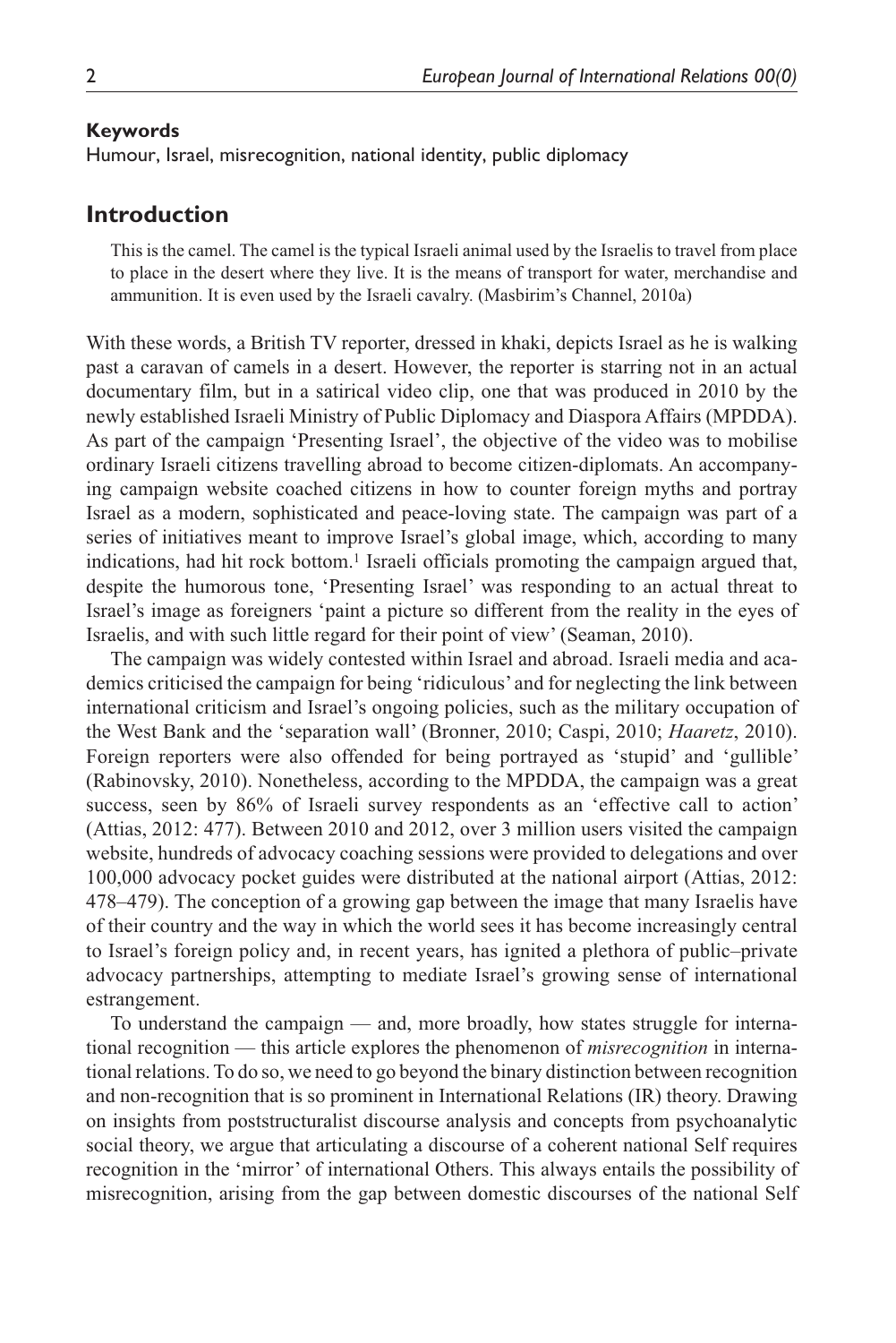and the way in which Others understand and represent this Self. As identities are inherently unstable and incomplete, the reflection in the 'international mirror' will always disappoint. Misrecognition is thus inherent in any process of identification. However, once a specific sense of misrecognition is articulated into a collective discourse — for instance, through international condemnation and criticism — it opens up new terrains for international politics.

Humour, we argue, plays a key role in handling misrecognition. Psychoanalytical theorists, perhaps most prominently Sigmund Freud, argue that joking not only helps release tensions, but can also create a sense of superiority. Developing this insight for the study of international relations, we argue in the second part of the article that humour is not merely a distraction from the serious problems of foreign policy and security; humour is an important social mechanism through which states discursively process and negotiate sensitive issues in international relations. State leaders joke about difficult conflicts and ambiguous problems. For example, when Denmark faced global criticism over the publication of the Muhammad cartoons (Hansen, 2011), hostile reactions from Muslim voices were portrayed as aberrant to democracy and it was suggested that 'Muslims should get a sense of humour' (Rolfe, 2009: 262). While rarely taken seriously in IR theory, humour is intrinsic to the very conduct of international relations. Furthermore, as this article will illustrate, humour can, when used in public diplomacy campaigns, be a powerful tool to handle international misrecognition and consolidate a discourse of common identification against international and domestic Others.

The article is divided into four parts. In the first part, we suggest that misrecognition, as a discourse, is central to international identity politics. In the second part, we argue that public diplomacy represents attempts to reconfirm and stabilise a fragile and contested national identity, and we draw on theories of humour to show how states use humour to handle misrecognition. We then turn to the case of Israel in the third part, providing a brief analysis of the dominant national identity markers in Israel and the way in which global criticism has helped create a discourse of international misrecognition, which has come to play an increasingly central role in Israeli foreign policy and public diplomacy. In the fourth and final part of the article, we apply our theoretical arguments in an analysis of the public diplomacy campaign 'Presenting Israel', demonstrating how humour, visuals and discourse interact to reiterate dominant identity markers and marginalise alternative visions of Israel. We conclude that rather than improving Israel's image abroad, such public diplomacy attempts to mediate international misrecognition are likely to deepen Israel's international estrangement. More generally, the article shows how a focus on misrecognition and humour provides key insights into how international relations work and how national identities are maintained and resisted.

# **Recognition, misrecognition and national identity politics**

International recognition, or the lack of it, is central to IR theory. As its most fundamental political unit — the sovereign state — is a relational entity, it can only exist if recognised by other sovereign states (e.g. Anghie, 2007; Ringmar, 2014). With the emergence of the European territorial state and the so-called Westphalian system, membership of international society and its laws required formal recognition of sovereignty by other sovereign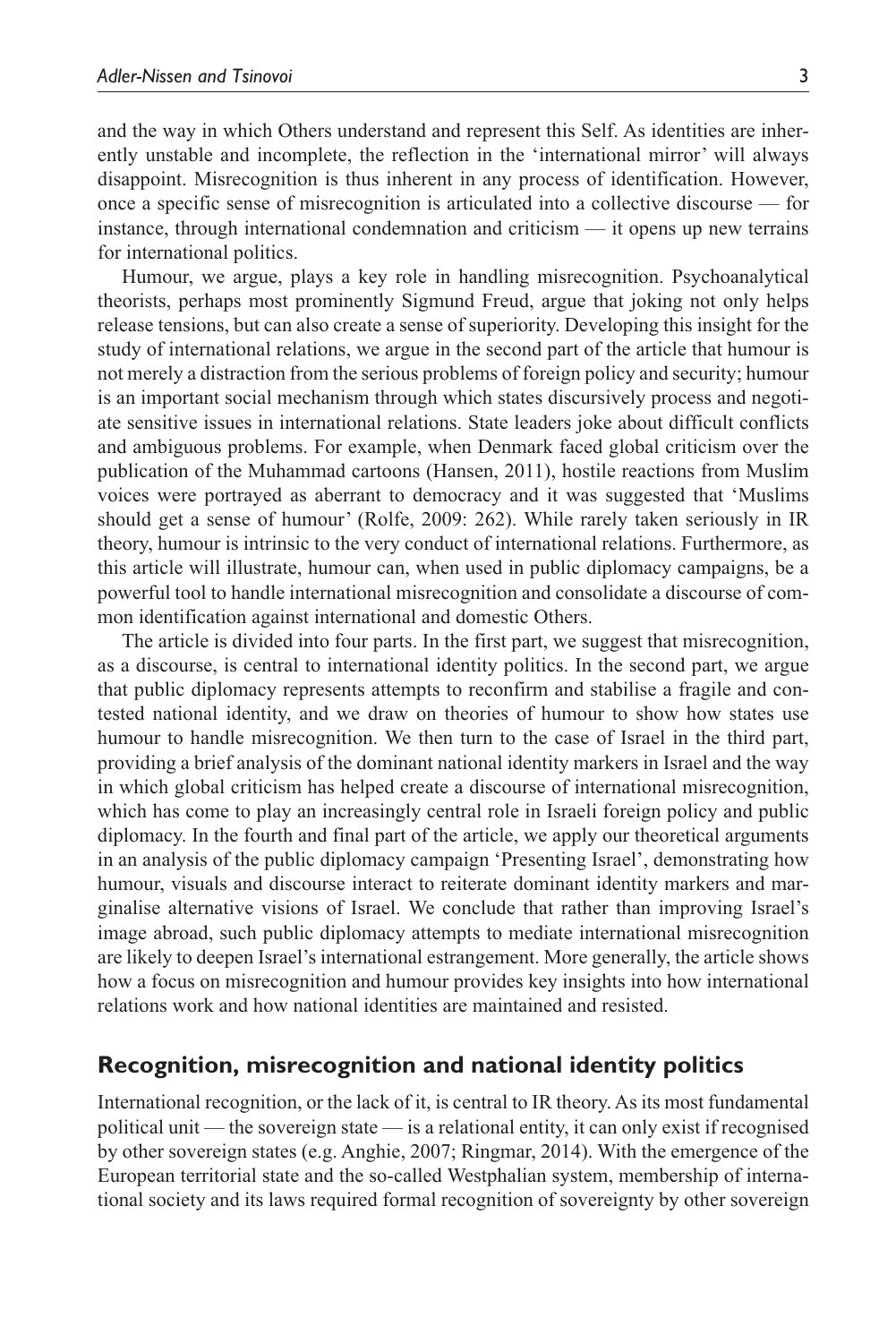states (Biersteker and Weber, 1996; Krasner, 1995). Further developed in the context of colonialism through the reciprocal recognition of the European states and the denial of recognition from the non-European Others (Anghie, 2007), '[i]t was through practices of recognition, affirming sameness, and through practices of non-recognition, affirming difference, that international society came to constitute itself as such' (Ringmar, 2014: 447). From this perspective, recognition becomes an either/or question: either the state is recognised as a sovereign state or it is not. Yet, this conceptual dichotomy between recognition and non-recognition is challenged the moment we move from formal recognition of sovereignty in international law to identity and moral politics, as the recent surge of interest in recognition within IR theory testifies (e.g. Agné et al., 2013; Burns and Thompson, 2013; Daase et al., 2015; Greenhill, 2008; Gustafsson, 2016; Lindemann and Ringmar, 2014). For example, while Israel's sovereignty is internationally established, the recognition of its national identity narratives is much less stable and frequently challenged not only by its traditional enemies, but also by friendlier nations (see Adler, 2013).

Embedded in colonial heritage, dynamics of recognition and misrecognition occur in a discursive space where states articulate themselves and others as part of a certain moral community. This discourse of belonging to a community differentiates states from one another, expressing a structural bias or hierarchy. Whereas much postcolonial critique focuses on non-recognition by the West or Europe, this bias also applies to those recognised as belonging to (or sitting on the fault line) of a Western/European community. At the Jerusalem Post diplomatic conference in 2014, the Danish Ambassador to Israel explained the consequences of this structural bias for Israel: 'there is the allegation that Europe is applying double standards [when criticising Israel]. This is because you are one of us'. Accordingly, the ambassador continued, while Israelis may say:

'look what is going on in Syria, look at what is going on elsewhere', those are not the standards that you are being judged by, [instead, we] put you to the same standards as all the rest of the countries in the European context. (Jposttv, 2014)

Israel is thereby interpellated as a member (or a borderline member) of a superior European community, differentiated from the Arab/Muslim Other.<sup>2</sup> Yet, as Israel's former Prime Minister Yitshak Shamir remarked about Europeans: 'They don't … understand us' (Shamir, quoted in Del Sarto, 2006: 106). For Shamir, the problem was not a lack of formal recognition or non-recognition, but *misrecognition*.

Within IR theory, it has been suggested to distinguish between thin and thick concepts of recognition: thin recognition refers to the legal status of a sovereign state while thick recognition refers to the recognition of specific identity narratives of an individual, group or, indeed, state (Strömbom, 2014). Thick recognition has largely been addressed through social identity theory, which stresses people's ontological needs — that humans need a particular Other's confirmation of their identity 'lest they feel insecure about who they really are' (Wolf, 2011:109) or, put more radically, 'unless we are recognised, we have no social identity' (Ringmar, 2014: 8). Applying this position to international relations, states are perceived metaphorically as people that need their national identity confirmed by other states. If this confirmation is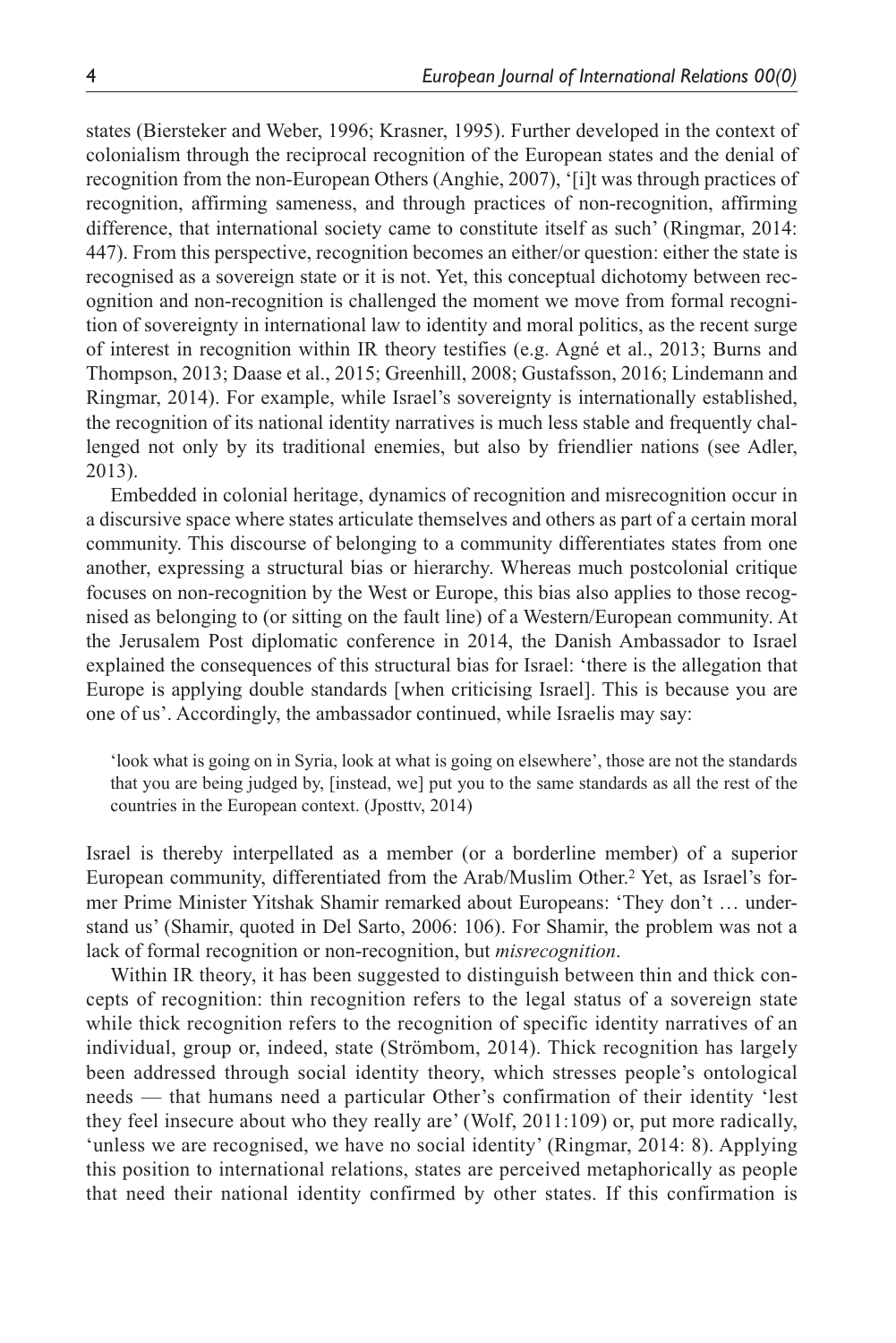denied, this is seen to be 'traumatic' (Ringmar, 2014: 7; see also Mitzen, 2006; Ringmar, 2002). As Ned Lebow (2008) puts it, drawing on Hegel, there is a need of 'Others' for recognition and inclusion. In this sense, misrecognition is 'the *feeling* of … the negative difference between a claimed self-image and the image given to us by others' (Lindemann, 2014: 543). Accordingly, a state's actions are driven by attempts to close this gap and stabilise the Self in order to gain ontological security (Mitzen, 2006), and this is ultimately what Ringmar (2014) calls international recognition games.

In a similar vein, yet drawing more on political theories of justice, fairness and entitlement, others see misrecognition not so much as an ontological concern, but rather as 'a failure to recognise the status of the Other as a "moral equal of a person"' (Pilapil, quoted in Martineau et al., 2012: 4). For Wolf (2011), for example, recognition is not really a question of identity confirmation as states do sometimes know who they are. Instead, it is when they feel unfairly treated — or misrecognised — that they insist on getting the treatment they feel entitled to. States may even start conflicts in order to get the recognition they feel they deserve. However, more peaceful ways of handling misrecognition are also possible. Drawing on Aristotle and Heidegger, Berenskoetter (2007) contends that the friend as the 'significant Other' is capable, even at the international level, of reducing anxiety and paving the way for recognition.

Despite differences, these accounts conceptualise states as having 'feelings' and 'needs'. Yet, the problem is not just anthropomorphism — that is, that 'states are people too' (Wendt, 2004; see also Epstein, 2011: 344) — and the downplaying of the gap between dynamics at the individual and collective level, but the essentialist assumption that the national Self as such can become more or less stable — that the gap between a state's self-perception and how it is seen internationally can be bridged (Bartelson, 2013: 112).

In the next section, we propose a different take on recognition that draws on a poststructuralist understanding of national identity and a psychoanalytical conceptualisation of misrecognition. We argue, unlike the predominant recognition theories in IR, that the ability to close the gap between the national Self and the image reflected by the international Other is impossible. Instead, what becomes politically salient is the process through which a multitude of diverse and ambiguous individual experiences are articulated into a public discourse of misrecognition through textual and visual representations. We will thus focus not on how Israel — or its leaders or citizens — really *feel*, but on how international misrecognition as a discursive construct affects Israeli public diplomacy and foreign policy.

#### *National identity, misrecognition and the international Other*

To understand how identity becomes internationally misrecognised requires, first, a clarification of national identity. In poststructuralist IR theory, national identity is a public discourse that arises around predominant identity markers of a collective Self, and, as all discursive formations, it is characterised by instability and fragility. From this perspective, foreign policy and public diplomacy as a sub-phenomenon of foreign policy are interwoven with the constitution and performance of national identities (Campbell, 1993;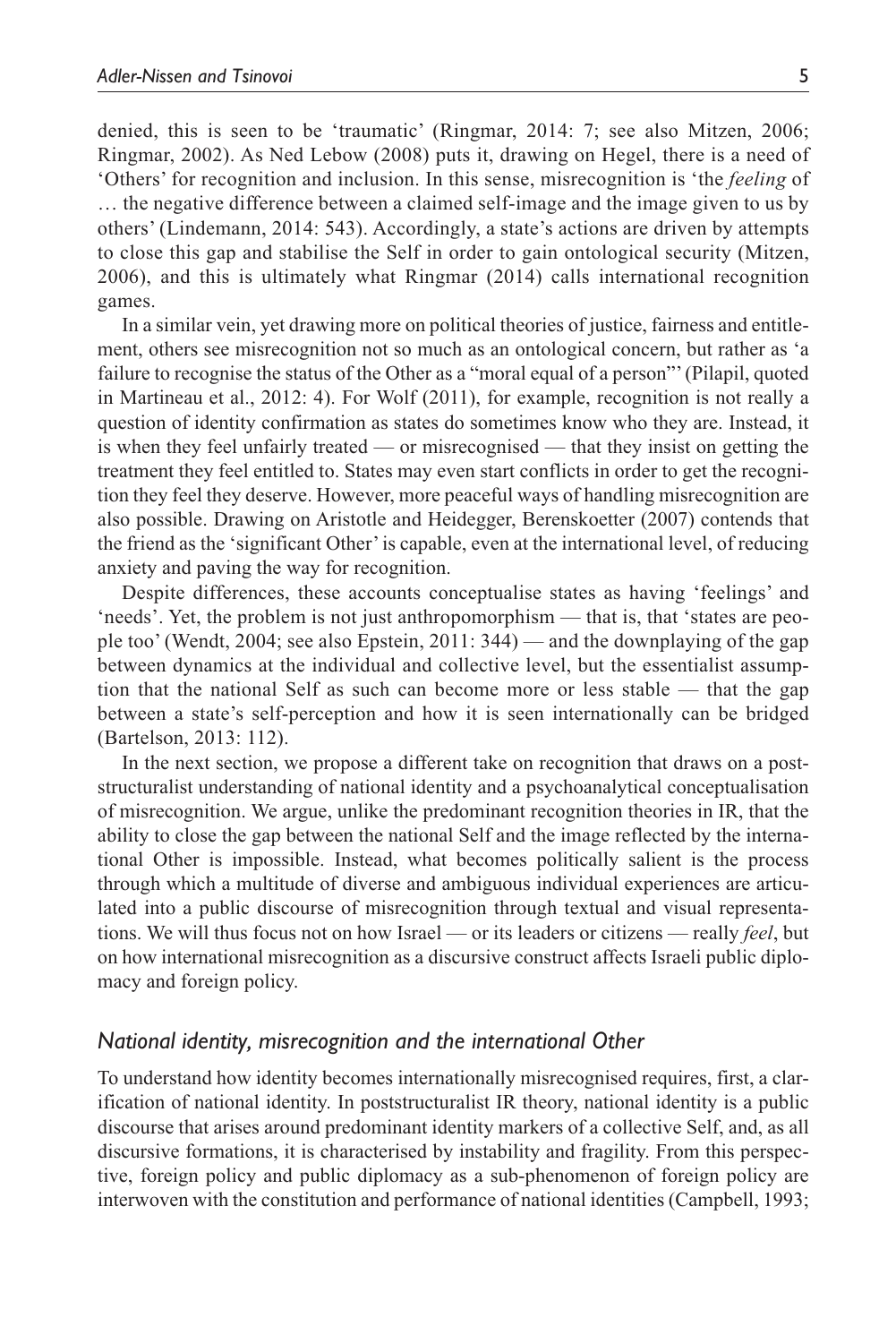Hansen, 2006; Neumann, 1998; Wæver, 2002). This is because 'foreign policies rely upon representations of identity, but it is also through the formulation of foreign policy that identities are produced and reproduced' (Hansen, 2006: 1). By differentiating between juxtaposed representations (Wæver, 2002: 24), 'foreign policy discourse always articulates a Self and a series of Others' since 'identity is always given through reference to something it is not' (Hansen, 2006: 6). Here, Self–Other relations are placed at the core of foreign policy analysis (Campbell, 1993) since international relations as such basically represent the relations between estranged groups of Self and Others (Der Derian, 1987; Neumann, 1998). From this perspective, the ethical task is to find ways to maintain identity without Othering — or at least by creating less radical degrees of Otherness (e.g. Campbell, 1993).

We believe that psychoanalytical social theory provides a key to understanding the specificity of misrecognition in foreign policy discourses. Indeed, psychoanalytical social theory — and particularly the work of Jacques Lacan — is often associated with various forms of poststructuralism. Ontologically, both focus on the role of language in the discursive construction of identity. However, Lacan's major contribution to poststructuralism is through his introduction of the Freudian unconscious, that is, as the element of subjectivity that has not and often cannot be articulated into language, and is thus resistant to discursive ordering (see Edkins, 1999). This un-signified residue, however, has political significance since it serves as the source of the human desire for identification. In this way, it can contribute to the exploration of identity politics (see Jones and Spicer, 2005; Mouffe, 2009) and particularly to the understanding of misrecognition.

As Lacan suggests in his *mirror stage* thesis, misrecognition (*méconnaissance*) is central to identity formation. Lacan argues that humans are born lacking the ability to communicate and thus differentiate themselves from the world. Mimicry therefore plays a central role in the development of a child. As the infant begins to recognise her or his own reflection in the mirror and identify with it, in this process, by differentiating him- or herself from the world, the infant develops a conscious sense of Self, that is, ego. However, this identification with the mirror image also fragments and traumatically alienates the child from a previous sense of unity. For Lacan, the mirror stage becomes a general paradigm for identity dynamics, where recognition of the Self in the mirror of the Other *always* entails a sense of misrecognition from a previous sense of 'wholeness' and unity (Edkins, 1999; Lacan, 1985). A move to a Lacan-inspired understanding of identity thus fundamentally 'undermines the cohesiveness presumed in the psychological study of the "self"' (Epstein, 2011: 328) because the search for the unity of the Self can never be complete. Instead, in order to make social relations bearable, our everyday experience is structured by the invention of imaginary relations of identification, which seek to stitch up the gap between the split Self and its image. Destabilising these imaginary relations is one of the core tasks of psychoanalysis, and it requires confronting the subject with the repressed gap (Žižek, 2008).<sup>3</sup>

In applying these insights to international relations, it is important to clarify the link between the individual and the collective levels of analysis. While Lacan developed his theory to discuss identity formation at the individual level, social theorists such as Žižek (2008) and Laclau and Mouffe (1985) began discussing its broader societal implications, arguing that discourse analysis should be complemented by an attempt to articulate and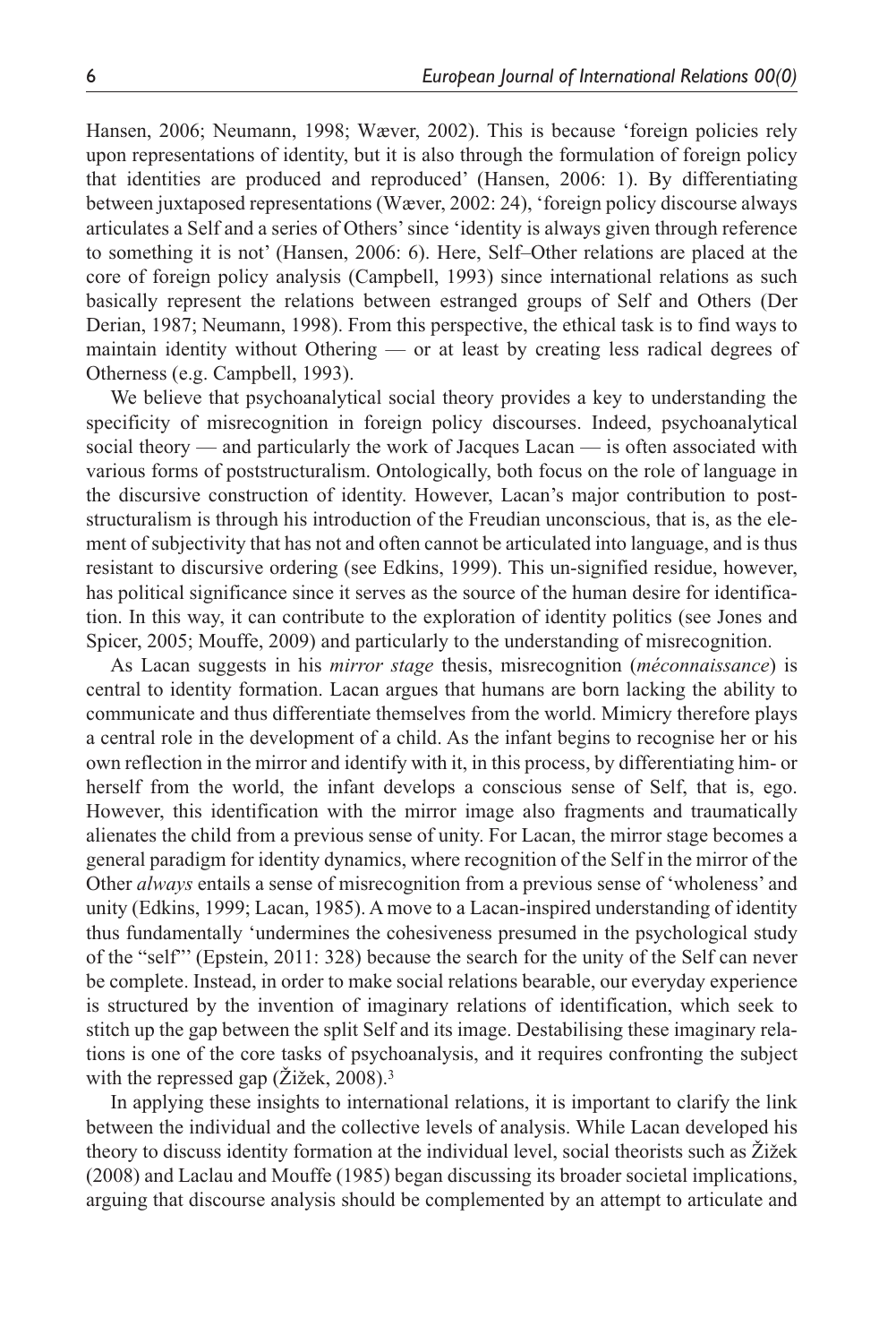analyse that which is unsaid or repressed, yet nonetheless directs human behaviour. More recently, attempts have been made to introduce Lacanian theory into IR theory (e.g. Edkins, 1999; Epstein, 2011, 2013; Zevnik, 2009) to stress, as Epstein (2011: 336) puts it, that 'the fundamental alienation is precisely the lack that lies at the heart of identity … what defeats the possibility of a closed, cohesive self'. Yet, because states are not people and 'have no biological mechanisms' (Hutchison and Bleiker, 2014: 492), representations are 'a key link' between individual experiences and collective political dynamics (Hutchison and Bleiker, 2014: 505). Assembled into a discourse, representations serve as a mirror — or 'big Other' — through which collectives seek meaning and purpose. Thus, by analysing representations, be they textual or visual, we can examine how specific images of national Self are constructed and mobilised, drawing on a multitude of actual or potential individual experiences of misrecognition, thus creating new conditions of possibility for politics.

Applying these insights in IR helps us conceptualise how discourses of national Self relate to the perceived image of the state by other states, and, in this way, how the international serves as 'the big Other' vis-a-vis the state. Today, for example, international governance rankings, economic indicators and nation brand indexes (see Löwenheim, 2008) play a key role in this regard by presenting the state with 'mirror' images through which the national Self is reflected. These images can then be mobilised politically to promote a privileged image of the national Self. Israeli leaders, for example, use research and development (R&D) indicators as a sign of recognition of an Israeli 'Start-Up Nation' narrative, inspired by a bestseller with the same name (Senor and Singer, 2011).4 The international Other, however, can also destabilise discourses of national Self.5 For instance, when international sanctions or shaming articulate an image of the nation that does not resonate with the predominant domestic identity markers, they may engender a multitude of individual instantiations of misrecognition. Yet, to be politically salient, these individual instantiations have to be translated and publicly articulated into a collective discourse of misrecognition, expressing explicitly a gap between the discourse of national Self and the international image.<sup>6</sup>

In response to such a — discursively constituted — gap or crisis of representation, various management techniques can be used to address and mediate international misrecognition, thereby (re)creating imaginary relations of unity with the international Other. One of the increasingly common 'gap-stitching' techniques in international politics is public diplomacy.

# **Managing international misrecognition**

### *Public diplomacy as national identity management*

In a poststructuralist reading, diplomacy is the practice of mediation between estranged political communities or groups of Self and Others (Der Derian, 1987). On the face of it, public diplomacy is engaged in reducing the degree of Otherness. Understood as 'direct communication with foreign publics, with the aim of affecting their thinking, and ultimately, that of their government' (Malone, 1985: 199), public diplomacy can be seen as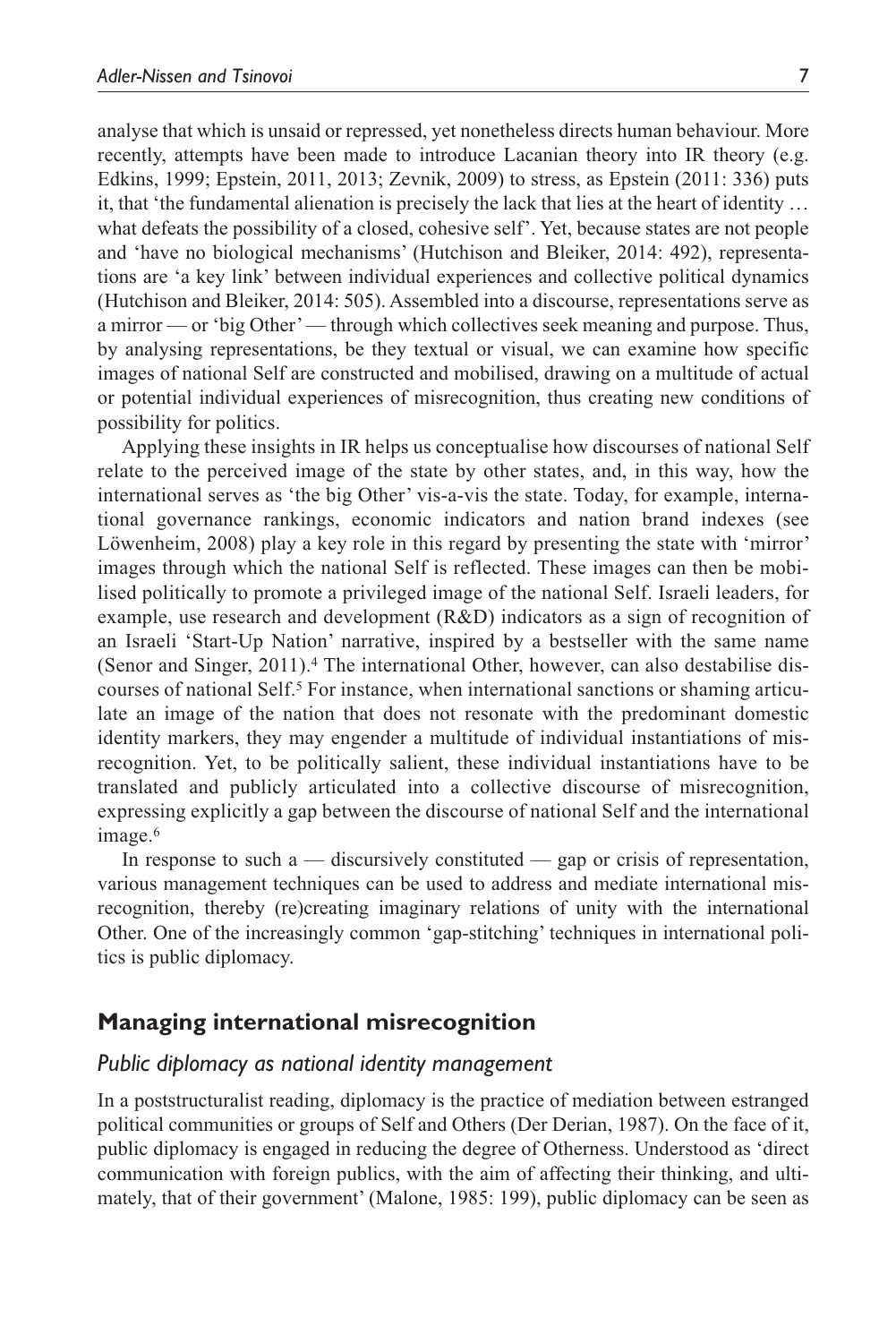a de-radicalising form of foreign policy discourse. Unlike security discourses, where radical differentiations present the Other as a threat to the privileged Self, public diplomacy discourses seem to aspire to inscribe less radical degrees of Otherness, with a view to winning the hearts and minds of foreign populations (Fitzpatrick, 2009: 1). Indeed, this projection of national identity through public diplomacy appears — to its proponents at least — to be an effective way to communicate national interests, one that lacks the 'chauvinistic' and 'antagonistic' elements of more reactionary forms of nationalism (Van Ham, 2001).

More specifically, public diplomacy draws on mundane similarities, where the national and the international are not in opposition, but work in concert. Arguably, the purpose of public diplomacy is to 'maintain smooth international relationships' (Melissen, 2005: 21). While accepting that identities are fragile and unstable, nation-branding professionals and public diplomacy consultants promise to help correct foreign misunderstandings and prejudices by constructing and projecting a distinct and positive national identity, consciously highlighting certain meanings and myths while ignoring others (Anholt, 2002; Aroncsyk, 2013; Hocking, 2005; Melissen, 2005 for a discussion of digital diplomacy, see Bjola and Holmes (eds), 2015). The underlying assumption in much of public diplomacy theory and practice is that such campaigns work by showing the best version of the national Self. Public diplomacy — and its promise of closing the gap between how the world sees the state and the state's own representation of itself — can be understood as a strategy, one that articulates a fantasy of unity between the estranged Self and the world by presenting a positive Self without a concrete devalued Other. However, there is little evidence to suggest that this has ever succeeded. In fact, such public diplomacy may even further radicalise foreign publics against the state (Khatib et al., 2012).

Moreover, public diplomacy does not just market a particular version of the national image abroad, but also engages in a difficult and contentious domestic struggle to stabilise a particular version of national identity (Subotic, 2017: 3). In this process, according to critics such as Browning (2013: 12), new public diplomacy and nation branding tend to turn national identity into 'decontextualised, depoliticised and dehistoricised montages'. As Graan (2013: 165) observes, the assumption that countries must be marketable to international consumer publics 'authorises a space of state governance concerned with regulating public space, public behaviour, and representational discourse on the nation'. Public diplomacy thus creates subjects in order to justify or develop policies. For instance, China's nation-branding exercises 'are part and parcel of Beijing's nation building exercises to instil loyalty to the Party brand and strengthen Beijing's own legitimacy, amongst both its domestic population and international audience' (Barr, 2012: 81). Public diplomacy, in other words, is as much intended for internal consumption as it is directed at foreign publics (Melissen, 2005: 13). This is also the case in Israel, where the 'Presenting Israel' campaign led to much debate among Israelis about its purpose and the nature of Israeli identity, primarily due to the technique it employed: humour. Indeed, it is impossible to understand the impact of the campaign and how it worked discursively and visually without taking its use of humour into account.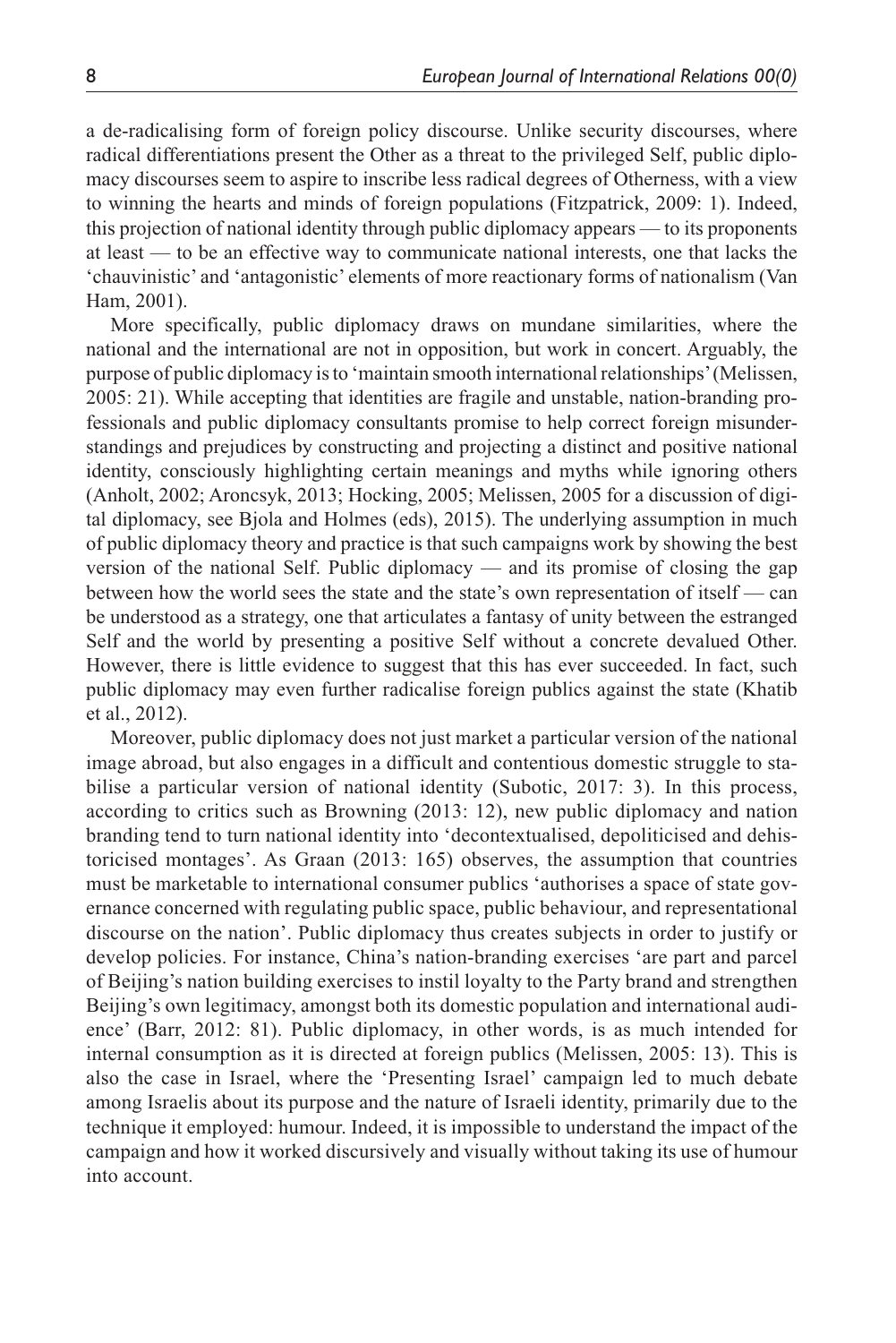### *Humour as a coping mechanism*

In the social and human sciences, humour has for many decades been the subject of critical and systematic inquiries. Here, humour is often seen as essential to the construction of identities, and it plays a central role in maintaining and sometimes disrupting a social order. Humour can serve both to politicise and depoliticise particular social relations (Kuipers, 2005). Within IR scholarship, however, humour has not received much attention, with a few, but notable, exceptions: Wedeen (2002) has provided a superb analysis of the subversive function of humour in Assad's Syria, while other IR scholars have discussed humour in the context of postcolonialism (Krishna, 1993), conflict resolution (Kuusisto, 2009) and pop culture (Payne, 2017). Yet, humour is still largely seen as an epiphenomenon in world politics, one that is not relevant to issues of war and peace. We wish to argue, however, that humour is a central coping mechanism when it comes to handling international misrecognition.

The most fundamental definition of humour, proposed by Emmanuel Kant, is that it arises out of incongruities (Morreall, 2011: 17). More specifically, its mechanism is an unexpected, often sudden, clash, 'which can be between real and unreal (absurd humour), between taboo and non-taboo (e.g. sexual humour, toilet humour, aggressive humour), or between the gruesome and the innocent, the banal, or even the cheerful' (Kuipers, 2005: 456). As a result, 'there is something odd, abnormal or out of place' in a humorous situation, 'which we enjoy in some way' (Morreall, 2005: 68). In other words, humour occurs when two ideas or events that are usually considered incompatible are juxtaposed, shifting in perspective from seriousness to play (Kuipers, 2008). Humour, then, plays on the multiple possibilities within an utterance or concept.

Humour has a specific semantic domain of ambiguity that gives it particular political power. Moreover, precisely because of its play with meanings, humour can generate a strong sense of self-identity (as a member of an inclusive, 'us' group) resting on the fact that sometimes people just don't 'get' it (Hutcheon, 1994: 2). This combination of semantic ambiguity and insider knowledge is particularly apparent when states object to being ridiculed internationally. For instance, Kazakhstan complained against the mockumentary comedy film *Borat*, starring a fictitious Kazakh journalist who travels through the US, and sought to rehabilitate its international image by publishing advertisements in *The New York Times* and *Foreign Affairs*. However, the Kazakh government ended up reinforcing the image of a tragicomic repressive state (Schatz, 2008: 58). The Kazakh government was up against the powerful semantics of humour, making it extremely difficult for it to protest against defamation.

In using humour studies to understand how states cope with misrecognition, two theories seem particularly relevant: *release* and *superiority* theory. Within the fields of psychology and psychoanalysis, humour is typically understood as a means to release stress/ tension and nervous energy (see Zijderveld, 1968). According to 'release' theorists, the pleasure of laughter is rooted in relief from anxieties and fears. In *The Joke and Its Relation to the Unconscious*, Freud (2003 [1905]) claimed that funniness was caused by the economic release or avoided expenditure of psychic energies stemming from unconscious repression. Humour thus gives people the opportunity to subvert a power that they cannot otherwise combat and to release repressed sensibilities. According to release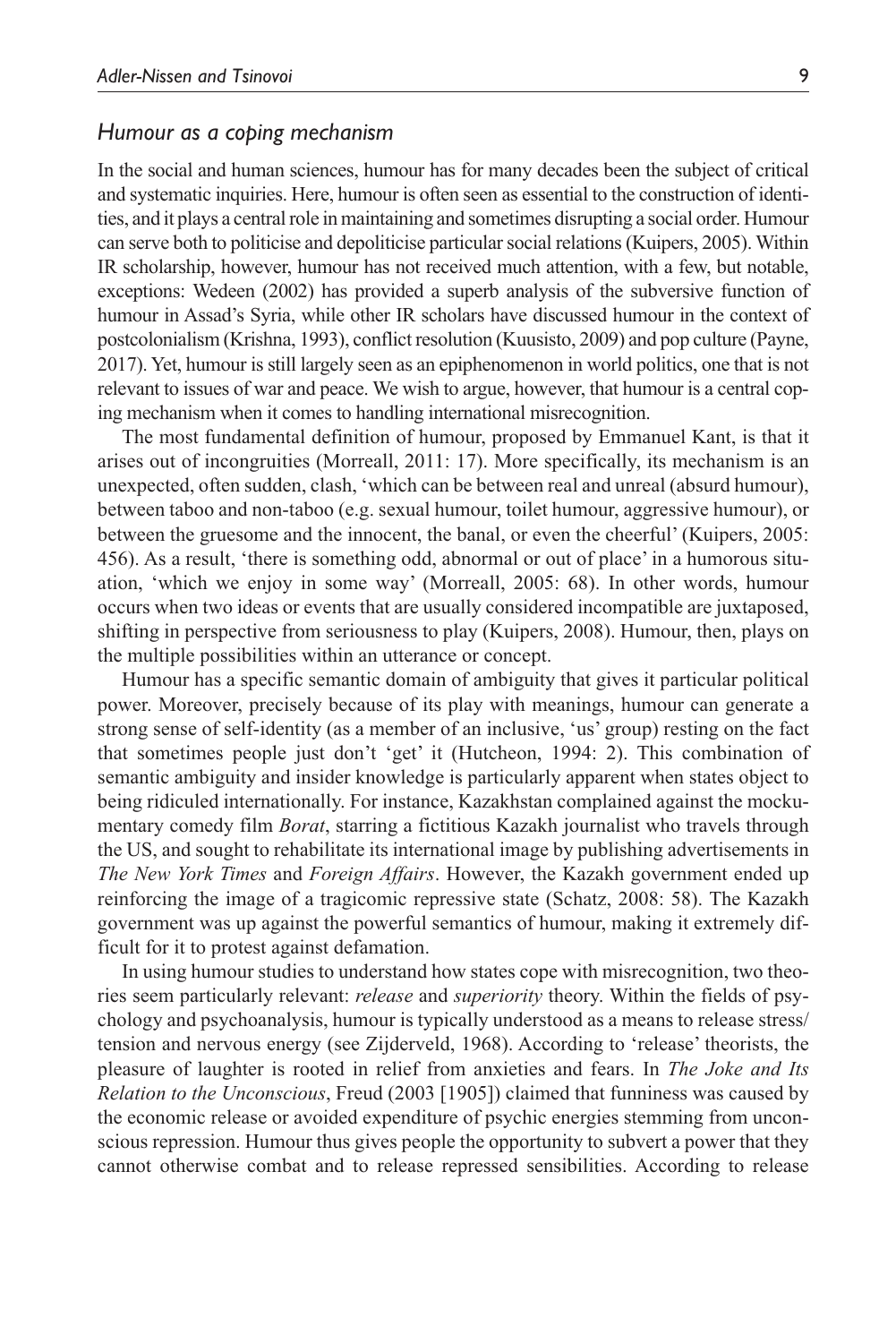theory, humour allows taboo subjects, thoughts and feelings to be expressed in culturally permissible ways and thus create 'catharsis' and 'anti-shame' affects (Scheff, quoted in Kuipers, 2008: 371).

The second perspective represents humour as a symbolic victory over the victim or target of humour. 'Superiority' or 'disparagement' theorists consider humour to be a means by which individuals and groups mark their superior position vis-a-vis a subject. Often attributed to Thomas Hobbes, this understanding of humour relates 'laughter to power and traced the origins and purposes of laughter to social rivalry'; by laughing, we establish 'some eminency in ourselves by comparison with the infirmity of others' (Boskin and Dorinson, quoted in Kuipers, 2008: 375). In this sense, collectively, humour helps to redraw the boundaries of a political community. Indeed, studies of national identity have long emphasised the identity- and solidarity-building functions of humour.

However, the play with taboos can also allow for self-critique, that is, a *reversed* superiority argument. For example, Wang and Hallquist (2011) examine how the TV shows *South Park* and *The Daily Show* systemically depict China as mysterious, authoritarian and threatening, mimicking the general media coverage of China in the US. However, in doing so, the shows also mock Americans' cultural ignorance about China and their paranoia of its rise. As the authors conclude, the shows invite their viewers to be reflective of their existing perceptions on China (Wang and Hallquist, 2011). As such, humour can also play a subversive or emancipatory role, allowing for 'direct or indirect critique of an established idea, order or practice' (Payne, 2017: 7). In holding up a mirror, humour can make people laugh at themselves. Yet, as the next part will show, the use of humour in the 'Presenting Israel' campaign does not seek to enable experimentation or self-critique by making Israelis laugh at themselves, but rather — in a combination of release and superiority — works to circumvent international criticism and thus re-legitimise existing policies domestically.

# **Israel's international misrecognition and its techniques of mediation**

The search for international recognition has always been high on the agenda of Israel's foreign policy (Bialer, 2002). Since the early days of Zionism, various public institutions have been engaged in various international public awareness activities, often referred to as *Hasbara* (Hebrew for 'explanation' or making reasonable or sensible) on behalf of the state (Toledano and Mckie, 2013). Despite the desire for recognition, Israel has also, somewhat paradoxically, been characterised by a tendency to 'discount' international opinion and institutions (Adler, 2013). Historically, its diplomacy has been suspicious of the international community and unilateralist (Peri, 1993). This, together with the widely shared belief that the world would stay biased against Israel regardless of its actions (Gilboa, 2006), helps to explain why public diplomacy has largely been neglected in the past. Within recent years, however, this has changed, and, as this section shall show, public diplomacy became a central component in Israel's foreign policy and its search for recognition.

### *Israel's national identity*

Israel is 'deeply divided along religious, ethnic and political lines' (Waxman, 2006: 2), and its narratives of national Self are ripe with internal tensions. From the beginning,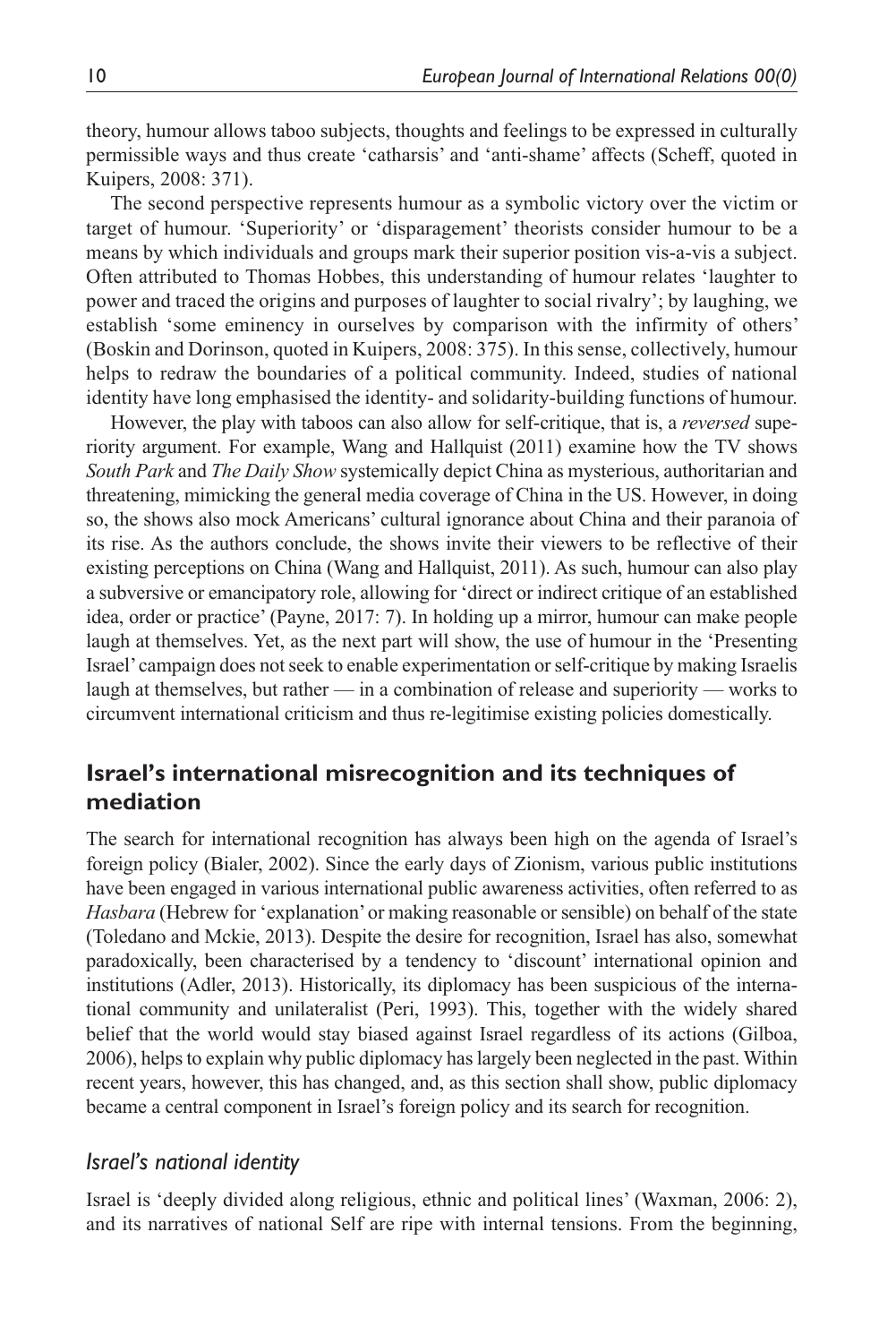official state attempts were made to forge a common Israeli identity through the 'melting pot' doctrine, encouraging immigrants, and particularly the Mizrahi Jews, to shed their diasporic identity and adopt the cultural values developed by Western Ashkenazi immigrants (e.g. Toledano and Mckie, 2013). However, scholars have long noticed the failure of this process, and with immigration from the former USSR and Ethiopia in the 1990s, together with the persistent exclusion of the Arab-Israeli narratives from the national Self, a common Israeli identity has never stabilised. Nonetheless, among the Jewish-Israeli population that holds the reins of power within the state, three identity markers are commonly identified as central: Israel as a security provider; Israel as Jewish; and Israel as a democracy (Lupovici, 2012).

First, Israel is depicted as a security provider for its citizens, able to deter its enemies. This identity marker is associated with the traumas of life in diaspora and the Israeli people's sense of victimhood, the existential insecurities of a persistent state of war and a collective 'siege mentality' (Barnett, 2013; Bar-Tal and Antebi, 1992; Peri, 1993; Waltzer, 2013). Second, while the majority of the Israeli population is not religious, Jewishness is commonly articulated as being 'fundamental' to Israeli identity, yet understood more in nationalist than religious terms.7 Third, the idea that Israel is the only democracy in the Middle East has become integral to Israeli discourses of Self (Lupovici, 2012; Sucharov, 2005; Waxman, 2006), often expressed publicly through phrases such as 'villa in the jungle'.8 Needless to say, these narratives of Israeli identity are highly politicised and contested, subject to constant academic and popular debates.

For example, being a security provider and defending the border between the inside and the outside is an inherent marker of any sovereign state. In Israel, however, the boundaries between the outside and the inside were always blurred due to the inclusion of non-Israeli Jews from around the globe, and the exclusion of the Israeli non-Jews from the parameters of the national Self (Kook 1996). Moreover, being a Jewish state often clashes with being a democratic one due to the status of the Arab minority and the ongoing policies in the Occupied Palestinian Territories, leading some to argue that Israel's democratic identity is in 'recession' (Chazan, 2013; Lupovici, 2012).<sup>9</sup> As if to compensate for the demise of the democracy marker with the stagnating peace process, a new marker of identity has emerged in recent years as Israeli elites have begun to self-identify as a 'Start-Up Nation'.

Despite these tensions, in many periods of its modern history, Israel managed to maintain a relatively stable and mostly positive international image,10 'seen by most in the world with benevolent eyes: as "David" confronting "Goliath"' (Adler, 2013: 3). However, with the stagnation of the peace process, the expansion of West Bank settlements, the construction of 'the separation wall' and Israel's wars in Lebanon and Gaza (e.g. Marzano, 2013) in the aftermath of the second intifada, 'Israel's reputation abroad has dramatically deteriorated' (Gilboa, 2006: 715). With the military occupation of the West Bank and the blockade of the Gaza Strip, as well as accusations of grave human rights and international law violations, global opinion polls showed that Israel's public image became increasingly negative (see Gilboa, 2006: 731–735; Greenfield, 2012). This was particularly the case in Europe, where the EU's 2003 Eurobarometer revealed that Israel was perceived as the biggest threat to peace in the world by European populations (EC, 2003: 78).

An example of the link between international criticism and national identity destabilisation can be seen in the case of the Boycott, Disinvestment and Sanctions (BDS) movement. Emerging in 2005 as a coalition of 170 organisations claiming to represent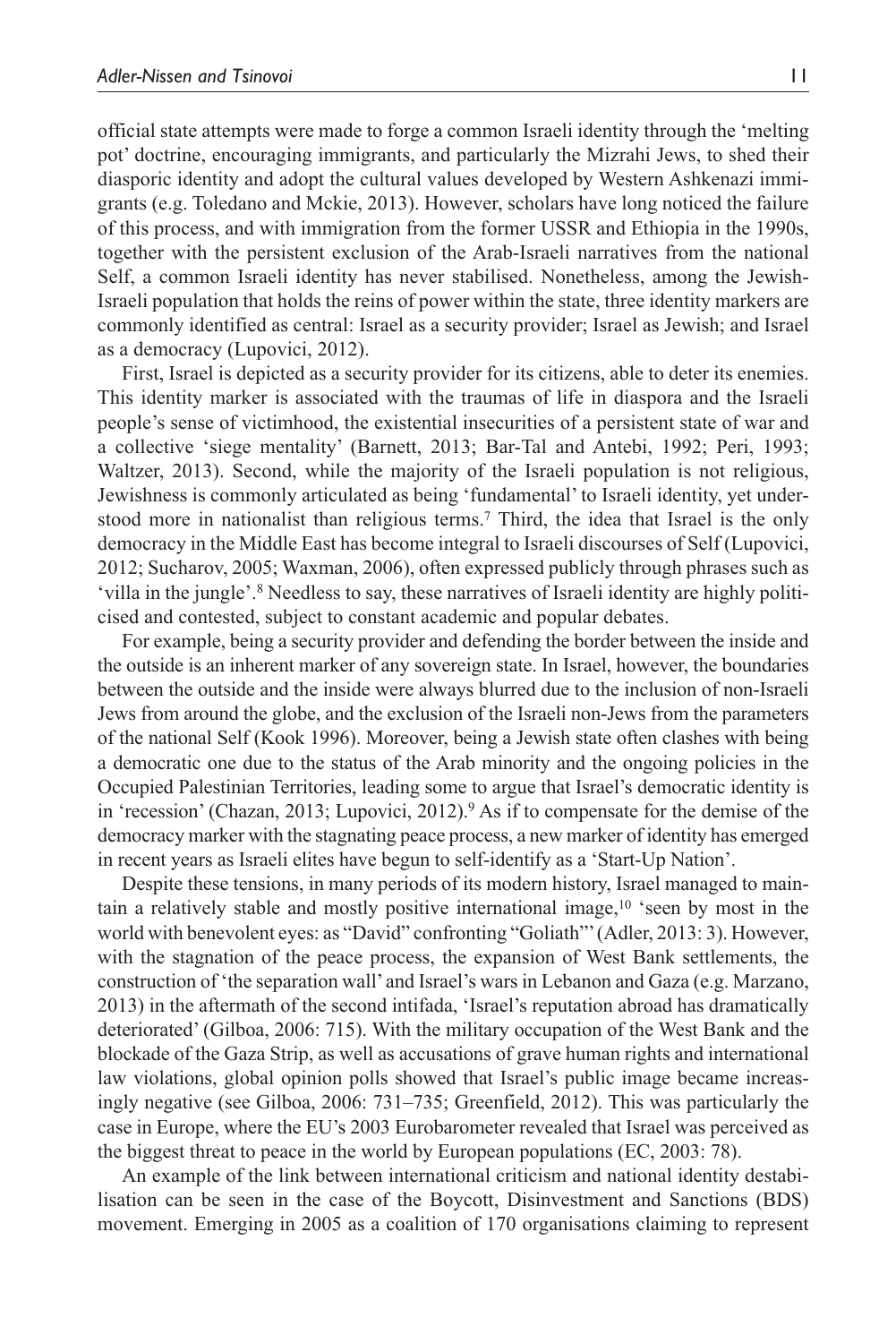Palestinian interests, the BDS movement attempts to delegitimise Israel by branding it as a violent apartheid state. The movement frequently appeals to the international community to put pressure on Israel, with the aim of ending the occupation, dismantling the separation wall, granting the right of return to Palestinian refugees and so on (Ananth, 2013). These discourses clearly negate the three traditional markers of Israeli identity: the demand to end the occupation by dismantling the separation wall challenges Israel's self-perception as a security provider since the occupation, according to Israeli policymakers, was initiated for national security reasons; the call to end colonialism entails the right of return of Palestinian refugees, which challenges the Jewish marker of the Israeli identity; and invoking the term 'apartheid' challenges Israel's democratic identity and its privileged differentiation from the non-democratic Arab Other.

### *Israel's new public diplomacy*

The rapid deterioration of Israel's image has not gone unnoticed within Israel and insufficient attention to public diplomacy has increasingly been identified as the cause. The 2002 annual State Comptroller (2002: 9–11) report pointed to 'severe deficiencies' in Israeli public diplomacy, and the government was reproached by Israeli academics for 'lack of awareness and understanding of the critical role PD plays in contemporary international relations' (Gilboa, 2006: 716). When the 2007 State Comptroller report, published after the second Lebanese war, pointed out that many public relations disasters could have been avoided (State Comptroller, 2007: 451–452), the Israeli government began introducing major reforms to its 'Hasbara' apparatus (Greenfield, 2012).

In 2008, the Ministry of Foreign Affairs (MFA) became responsible for nation branding and a British consulting firm was hired to develop Israel's brand strategy. According to the MFA's executive director, the strategy was meant to close 'the unbearable gap between our image abroad and who we really are' (Shilo, 2008) by promoting narratives of Israeli 'special energy', 'entrepreneurial zeal' and 'vibrant diversity' (Acanchi, 2008). In 2009, the MPDDA was established, along with a national 'Hasbara' coordination headquarters, as part of the prime minister's office. While the MFA was still in charge of classic public diplomacy and nation branding, the MPDDA was to develop a strategy for an informal 'people's diplomacy'. By empowering Israeli citizens travelling abroad with information and advocacy skills, this peer-to-peer diplomacy aimed to weaken the delegitimisation campaign through counter-networks of pro-Israel advocates (Knesset Research and Information, 2010).

The MPDDA's survey of 60,000 people in Israel and in the diaspora revealed that over 90% of the respondents agreed with statements such as 'Israel is not perceived correctly in the world' and it is 'important for me to represent Israel abroad and I am willing to take an active part in it' (Attias, 2012: 476). Backed by these results, the campaign 'Presenting Israel' was launched in 2010 with the aim of 'building Israel's modern public diplomacy ability through its citizens and diasporas' (Attias, 2012: 477). Unlike the 2008 nationbranding initiative, the campaign focused on mobilising 'the communication potential' of Israeli citizens (Attias, 2012: 474). Explaining the project, Minister of Public Diplomacy and Diaspora Affairs Yuli Edelstein argued that in order to fight demonisation and delegitimisation, the ministry had to 'bring back the human dimension of Israeli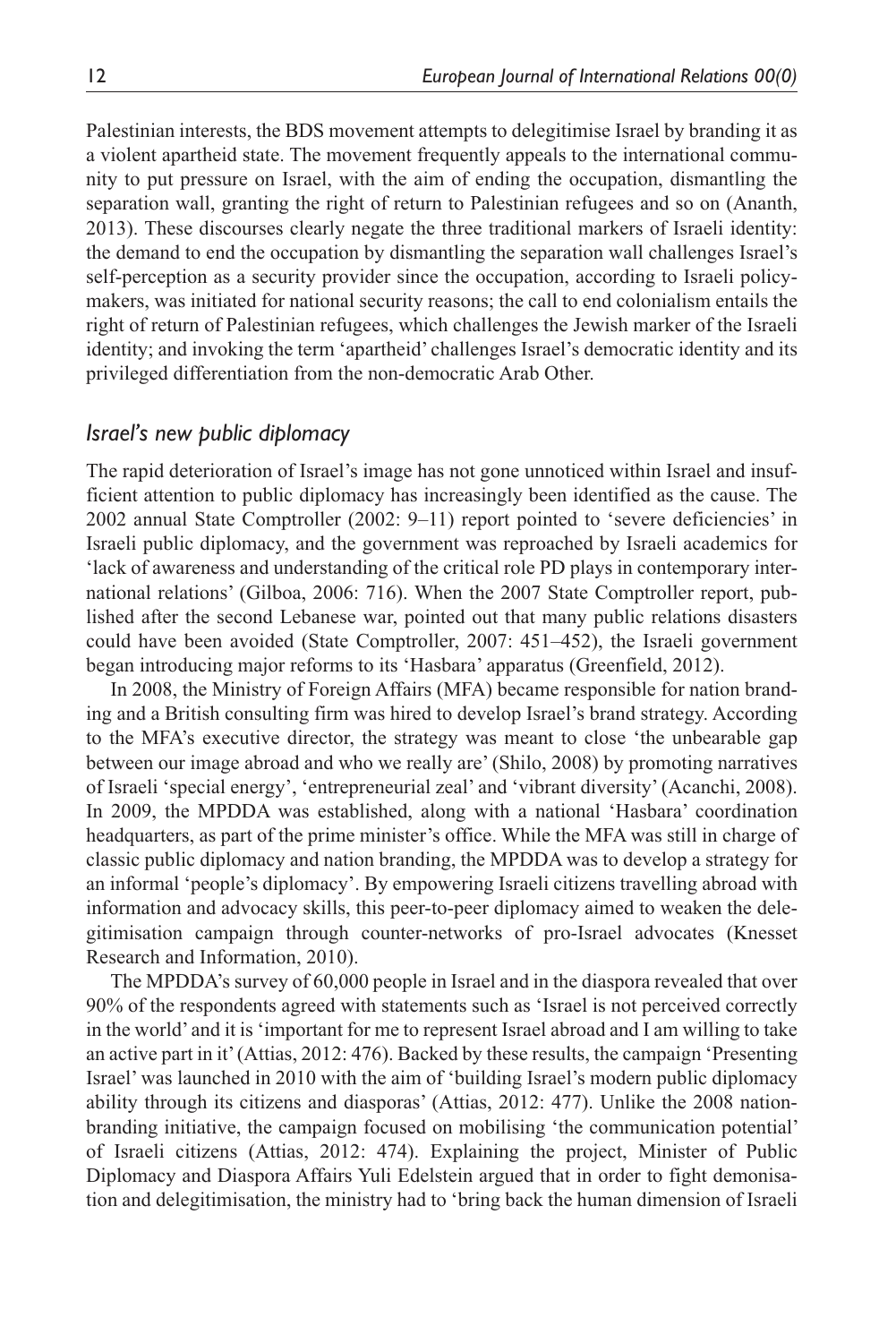faces … by creating and encouraging direct communication, without governmental mediation, between our "explainers" and the peoples of the world' (Pyoterkovsky, 2010).

Our analysis of the campaign builds on a range of written sources, including protocols and notes from parliamentary committees, reports by governmental agencies, think-tank papers, academic publications and Israeli and foreign media coverage of the 'Presenting Israel' campaign. Moreover, we interviewed two senior officials who were responsible for the campaign. We used the Way back Machine Internet archives (see: [https://archive.org/web/\)](https://archive.org/web/) to access an archived version of the website of the campaign (as the site has been closed down and the MPDDA no longer exists). The campaign videos were accessed through the campaign's channel on YouTube. All non-English sources were translated by us. For illustrative purposes, we reproduce a few screenshots from the campaign (see Figures 1–4).

# **'Presenting Israel': Humour, visual imagery and the representation of Others**

To mobilise Israeli citizens, Israel's Government Advertising Agency produced three video clips in English, French and Spanish that used humour to parody how the global media portrays Israel. Between 2010 and 2012, the three clips were broadcast on national Israeli television accompanied by radio jingles and printed press advertisements. The videos depicted how the foreign media portrayed Israel as a primitive and war-mongering state and called on Israeli citizens to become active in changing this image abroad. For that purpose, an accompanying website was established, telling Israelis how the world looked at Israel and what they should do. The mix of genres and platforms rendered the campaign as much visual as textual.

The first video clip (see Figure 1), and perhaps the most emblematic and widely remembered, presents itself as a typical BBC documentary, infused with Orientalist audio-visual motives. A caravan of camels is passing through a beautiful desert landscape with a rising red sun in the background. A reporter with a pronounced British accent appears, wearing a khaki-coloured outfit. He describes the camel as 'the typical Israeli animal, used by the Israelis to travel from place to place in the desert where they live. It is the means of transport for water, merchandise and ammunition. It is even used by the Israeli cavalry' (Masbirim's Channel, 2010a). The music then changes to an upbeat tune and a voiceover in Hebrew says:

Are you tired of seeing how we are represented in the world? You can change the image. Visit the website of the Ministry of Public Diplomacy and Diaspora Affairs, and receive information about the right advocacy [*hasbara nekhona*]. Explaining [*masbirim*] Israel, you can also do it!

A similar *leitmotif* is apparent in the second video. In what appears as a 'breaking news' bulletin, a news anchor reports gravely (in French with Hebrew subtitles): 'We are now receiving reports that in recent hours the sounds of war can be heard throughout Israel. Our correspondent reports gunfire and loud explosions that can be heard everywhere' (Masbirim's Channel, 2010b). However, the images that are displayed on the screen in the background, as all Israeli viewers will immediately recognise, are images of the Israeli Independence Day celebrations, featuring fireworks, aerobatic planes, official ceremonies and street parties.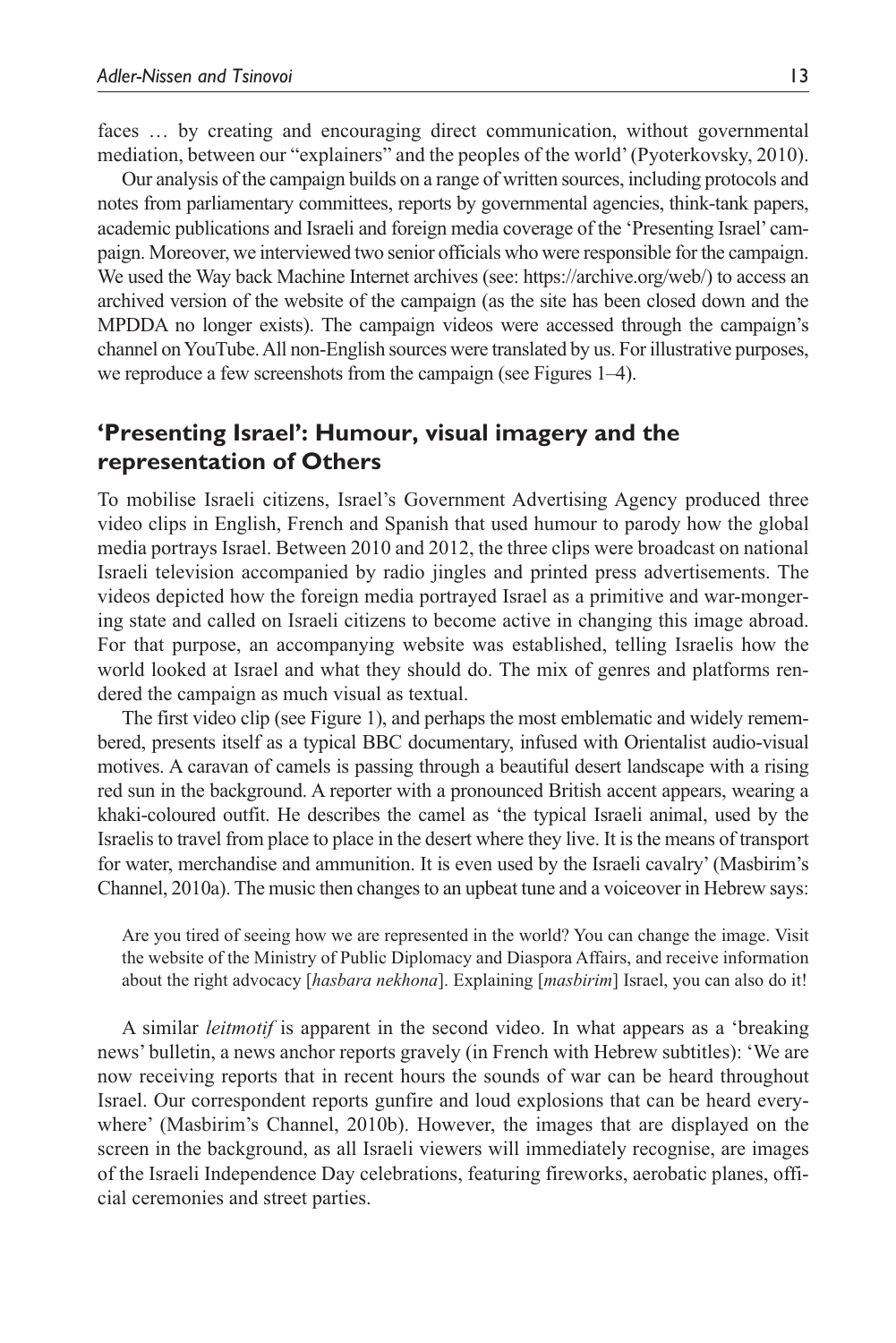

# **Figure 1.** The 'British' video.

*Source*: Screenshot from Masbirim's Channel (2010a).



### **Figure 2.** The 'French' video.

*Source*: Screenshot from Masbirim's Channel (2010b).

Finally, in the third video, a Spanish-speaking lifestyle reporter strolls through a sunny park among barbecuing Israelis, commenting enthusiastically on Israeli everyday life:

In Israel, technology is under-developed, and in most houses there is neither electricity nor cooking gas. That is why the Israelis still use ancient cooking methods, like scorching meat on an open fire, referred to as *Mangal* [barbeque in Hebrew] by the locals. May I? [One local offers her a skewer, which she takes a bite from, declaring with a smile] Mmm … primitive but delicious! (Masbirim's Channel, 2010c)

# *The politics of representation*

The videos are clearly parodies mimicking the style of another genre — the travel documentary or the news broadcast — exaggerating these formats to mock the stylistic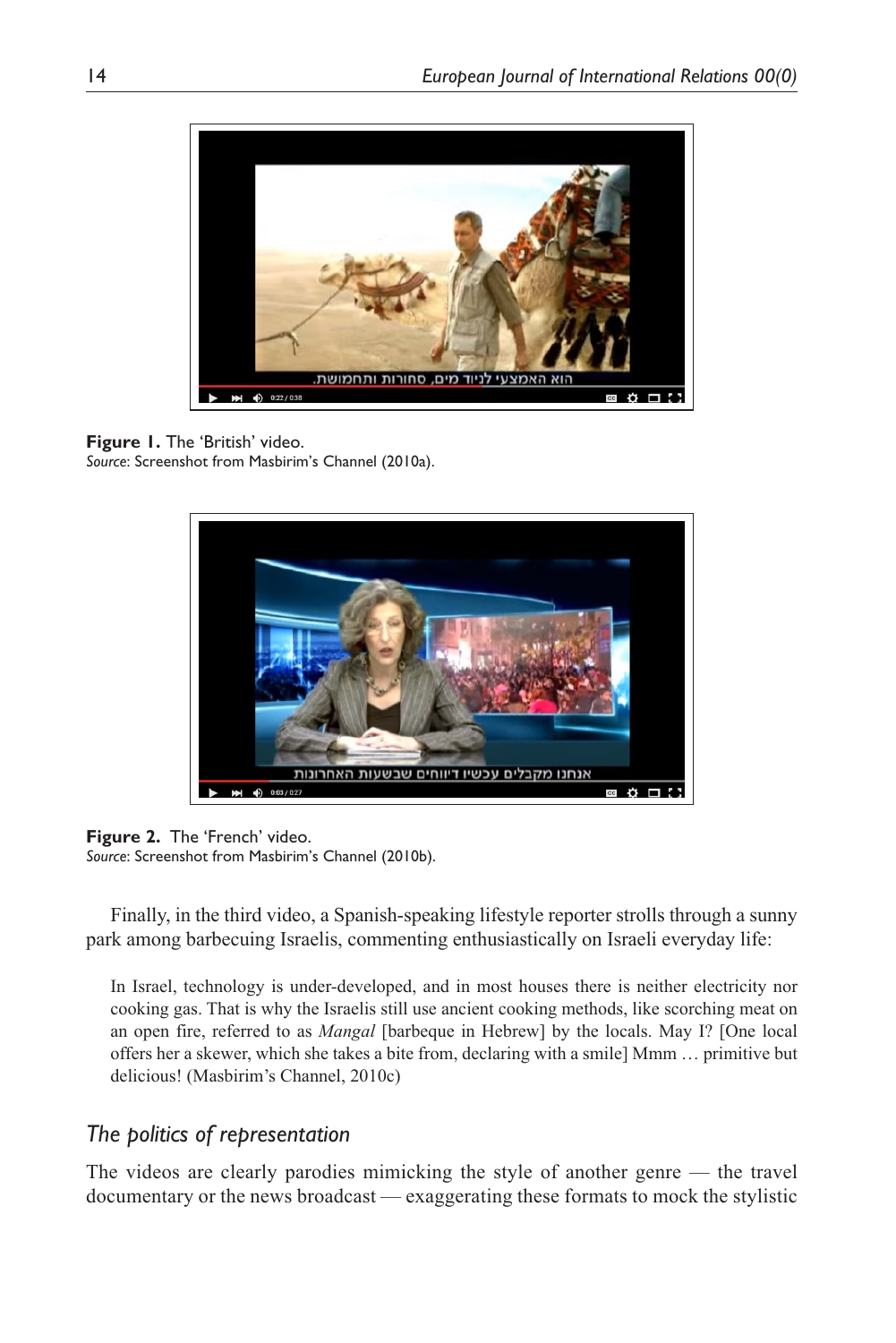

**Figure 3.** The 'Spanish' video. *Source*: Screenshot from Masbirim's Channel (2010c).

habits of foreign media such as the BBC or TV5Monde (see Twark, 2007: 21). The displayed incongruity between Israeli identity markers and the claims in the videos generate humorous clashes through combinations of inconsistent audio-visual elements — the real and the unreal. As such, the videos play with the widespread notion of misrepresentation by the European Other. As explained by one of the ministry officials behind the campaign, the strategy was to mobilise Israeli citizens by provoking them into action, based on research among 60,000 individuals that aimed to examine 'what pains them in the gut' (Petah Tikva, interview, 7 January 2016). According to the research, these videos were seen as an 'effective call to action' (Attias, 2012: 477), serving the aim of the campaign of mobilising individual actions through collective articulations of misrecognition.

Psychoanalysts and surrealist painters often use the strategy of generating individual responses such as irritation through visual incongruous symbolic staging. In this process of *over-identification*, the strategic visual staging provokes the viewer by 'embracing simultaneously, within the same space, the multitude of inconsistent … elements' (Žižek, 2006: 56) from which subjectivity is constituted. That way, the fictitious visual a incongruity confronts the viewer with that which is repressed and cannot be articulated linguistically, nor enacted otherwise in real life. By playing with the visual representation of the unarticulated, the viewers are provoked to identify with the underlying elements, which unconsciously guide subjective perception (Žižek, 2006). The videos provide a telling example of this process of incongruous strategic staging: according to officials in the MPDDA, the foreign media represents a threat to Israel's international image by being persistently biased in their representation of Israel (Interview, Jerusalem, 3 January 2016). In the videos, the representation of foreign media articulates a collective discourse of international misrecognition by turning Israel's dominant identity markers around.

For example, the British BBC-style reporter's fictitious depiction of Israel confronts the narrative of Israel as a technologically advanced security provider. It uses a belittling Orientalist image in which Israel is depicted as a backward place where camels are still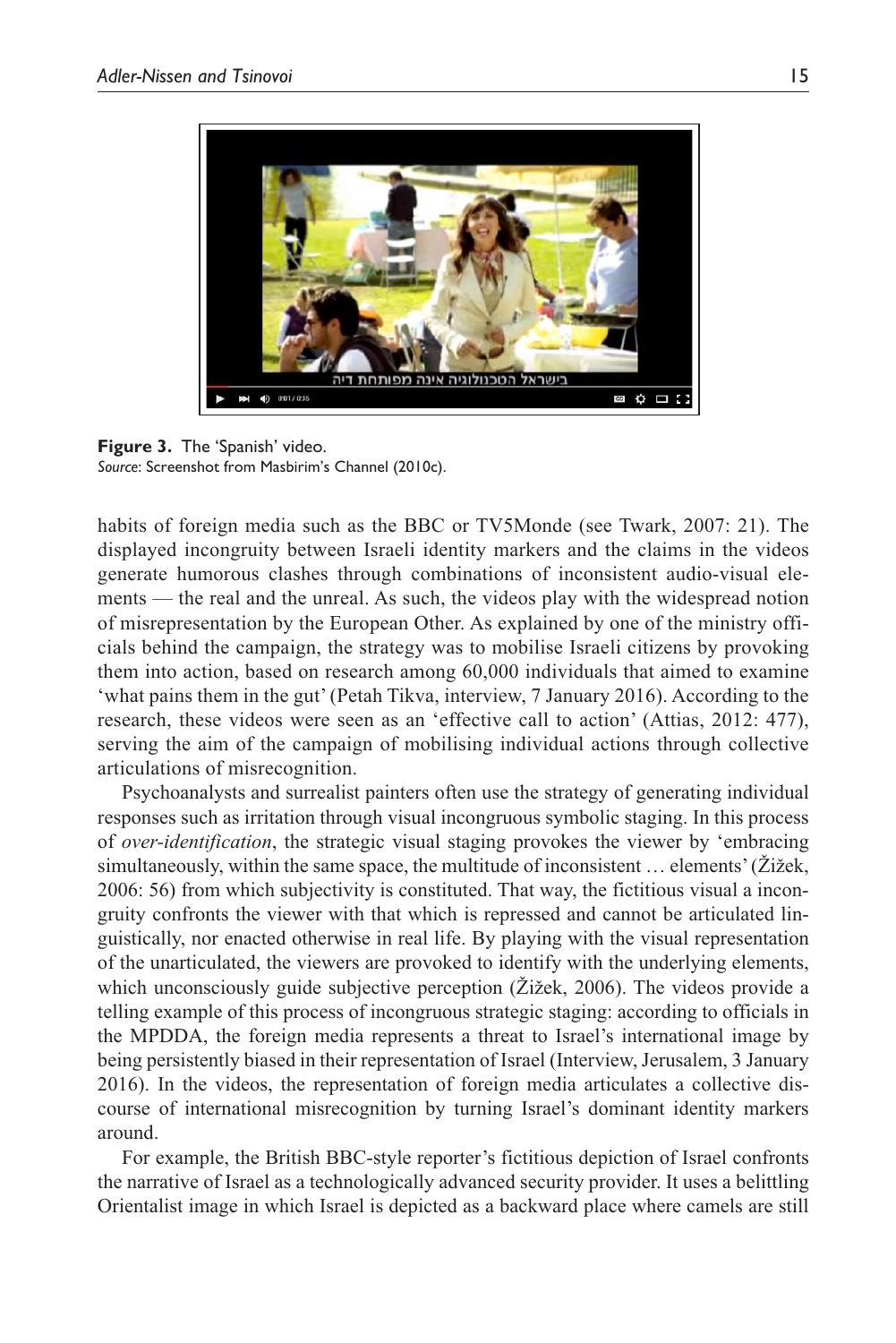

**Figure 4.** Screenshot from the campaign website. *Source*: Ministry of Public Diplomacy & Diaspora Affairs (2010a).

used by 'the Israeli cavalry'. Similarly, the French 'breaking news' video clip generates humorous incongruity by misrecognising peaceful and festive Independence Day celebrations for violence and war, tapping into a wider concern among the public and policymakers that Israel is associated with war and terror. Finally, the incongruity of the Spanish video is created by exoticising a banal leisure activity — barbecuing — and presenting this way of preparing food as an indication of Israel being a primitive and backward place without modern kitchens, thereby negating the 'Start-Up Nation' narrative. In doing so, the videos draw on a range of ambiguous, often unspoken, individual experiences of misrecognition and assemble them into one collective discursive formation. Once articulated publicly, this discourse opens up new possibilities for politics, privileging the circumvention of international criticism.

This articulation of misrecognition is strategic and political, and does not necessarily represent how Israelis *really feel*. Instead, there is a gap between representations and that which they seek to represent, and in this gap, the politics of representation — and choices of inclusion and exclusion — are located. For example, much of the drive for the campaign came from the minister's search for a purpose and legitimacy of a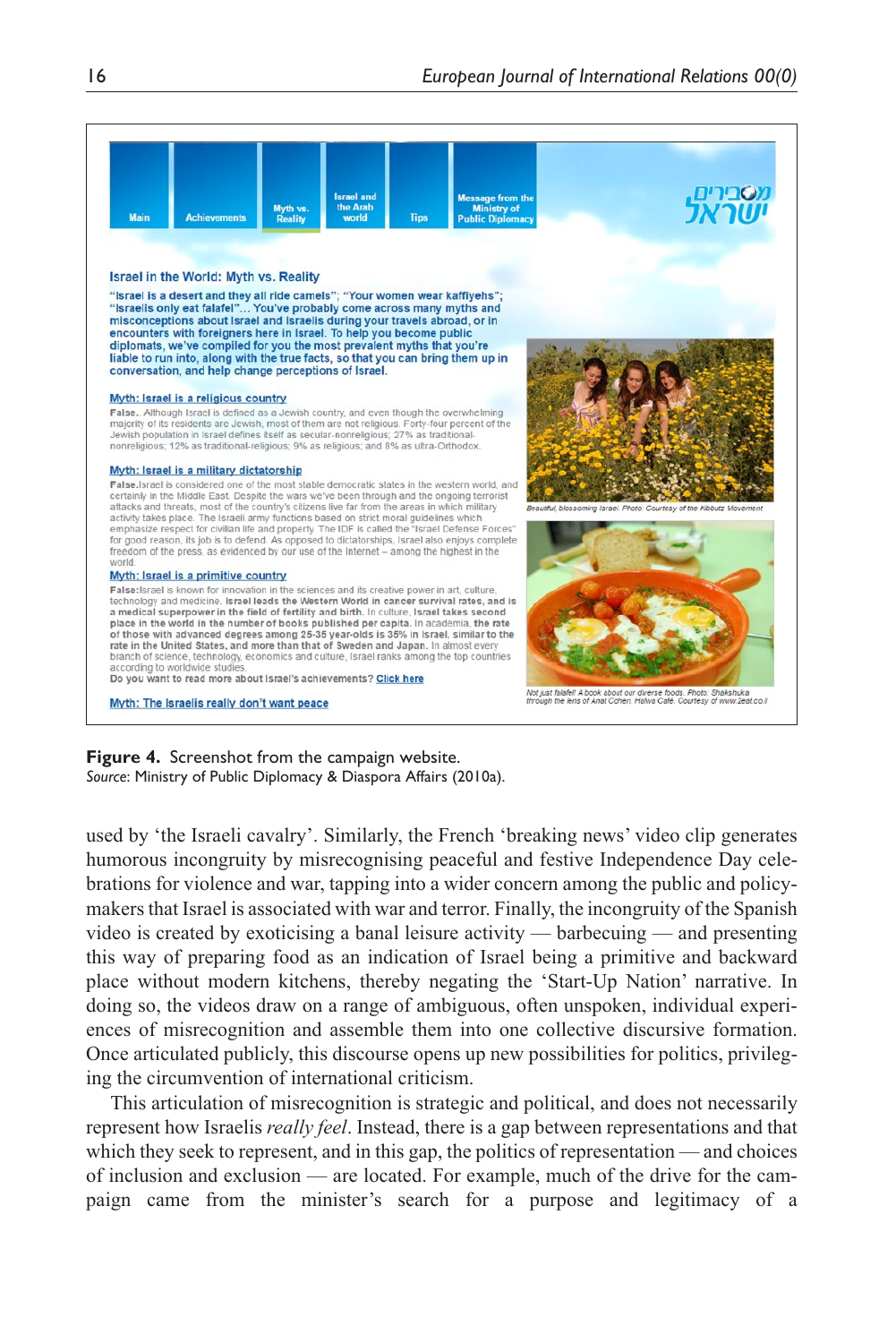newly established ministry. As argued by Caspi (2010), the campaign was crucial to the minister's self-promotion: 'Without "Presenting Israel", there is a doubt whether many would have known that [the MPDDA] exists'. However, as noted by an editorial in *Haaretz* (2010), the campaign 'must not be viewed just as a gimmick, or an attempt to justify the unnecessary existence of the … Ministry. Instead, it represents how the government wants its citizens to understand their country and represent it to the world'. Indeed, at the end of each video, viewers were encouraged to visit the campaign's newly developed website and learn more about how they could help in improving Israel's image abroad. Once launched, the campaign, and its representations of the Israeli Self and its Others, became politically salient regardless of the original motivations behind it.

The political significance of these representations is perhaps most evident in a section of the website called 'Myth vs. reality'. While the Israel–Palestine conflict is commonly seen as central to Israel's representation abroad, according to Edelstein, the campaign seeks to 'stop apologising' and to advocate 'beyond the conflict' (The Committee for Immigration, Absorption and Diaspora Affairs, 2012). Instead, the campaign website engages with the international criticism by staging certain 'myths'. These myths are based on a consensus about how Israel is seen abroad, which has developed within various Israeli ministries (Interview, Jerusalem, 3 January 2016), for example, the myths that 'Israel is a desert and they all ride camels', 'your women wear kaffiyehs' and, in general, Israel is a religious and primitive military dictatorship that 'really doesn't want peace'. The campaign website then carefully refutes these 'myths' by pointing out that Israel is actually a secular and technologically advanced democracy and reminds the reader about Israel's achievements in technology, agriculture, medicine and so on (Ministry of Public Diplomacy & Diaspora Affairs, 2010a). Overall, the website affirms positive aspects of Israeli identity, beefed up with stock photos of Israeli cuisine and nature (see Figure 4).

Engaging more directly with the international criticism, the website also explains that it is a 'myth' that United Nations Security Council Resolution 242 requires Israel to return to the 1967 borders since its demand for withdrawal from the occupied territories never specified where the border should be. Similarly, it is a 'myth' that '[m]illions of Palestinian refugees are not allowed to return to Israel' since their numbers are much lower and many of them were not native to the land to begin with. Finally, and perhaps most controversially, the website also claims that it is a 'myth' that '[t]here's no peace because of the settlements' because the conflict does not originate 'in the size of the state but in its very existence'. The citizen-diplomat is then encouraged to remind foreigners that Israel evacuated some settlements in 2005, but it was the Palestinians who chose to continue the violence (Ministry of Public Diplomacy & Diaspora Affairs, 2010a). In a section called 'Israel and the Arab world', the website further explains that 'the settlements reestablish historical Jewish settlements, and do not uproot Arab residents in the process'. Arguably, then, the settlements do not violate international laws, such as Article 49 of the Geneva Convention, and the website even lists the biblical names of several Palestinian towns and villages to illustrate that 'Arab towns … were founded over ancient Jewish towns' (Ministry of Public Diplomacy & Diaspora Affairs, 2010b).

Evidently, these narratives are extremely controversial, not only abroad, but also within Israel, where some observers note that 'under the guise of training citizens as explainers [the campaign] tries to engineer a broad consensus around hawkish and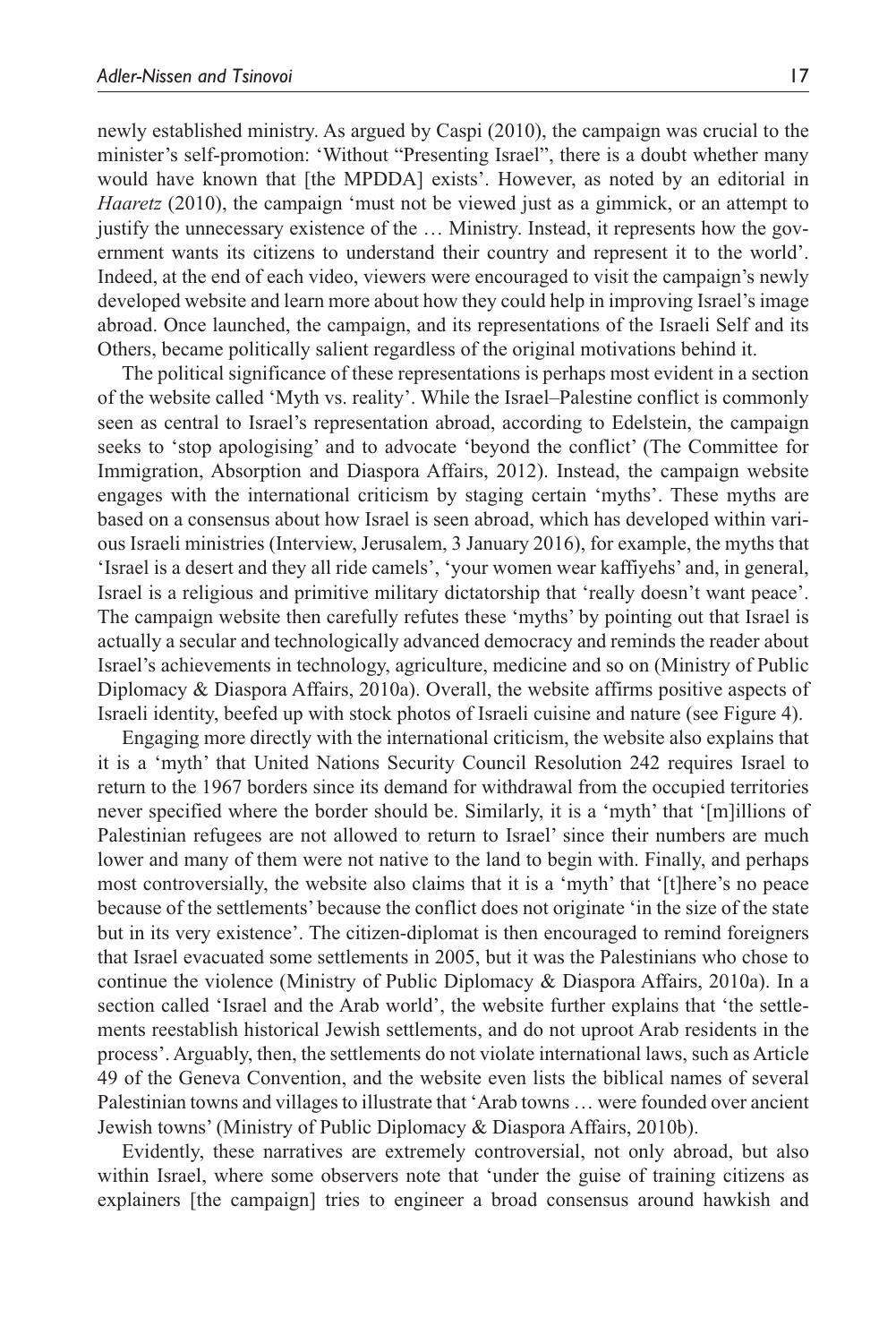nationalistic positions' (Caspi, 2010). As argued by a *Haaretz* editorial, the campaign 'reveals the worldview of Benjamin Netanyahu's government: limitless self-righteousness, eternal hostility toward the Arab and Muslim worlds, a view of Palestinians as invaders and inciters, and commitment to developing the West Bank settlements' (*Haaretz*, 2010). The Peace Now movement demanded that the Israeli prime minister put a stop to the campaign altogether because 'Israel's positions as presented on this site reflect an extreme rightwing ideology' contradicting the two-state solution (Ynet, 2010). Indeed, the campaign silences Israel's own complex and contradictory identity narratives, especially those of the Arab-Israeli and the secular Left, overwriting religious and political divides. Instead, the Israeli citizen-diplomat is constituted in a homogeneous and morally superior subject position, where 'the starting point is that we are Ok. Now we just need to explain it' (Mendel, 2010).

Armed with this narrative, the section called 'Tips for the novice public diplomat' guides citizen-diplomats to 'first listen, then talk', constantly maintain eye contact, while emphasising that 'body language is just as important as verbal content'. Citizen-diplomats are encouraged to 'Tell your own personal story…. After all, and before all else, we're all human beings'. When travelling abroad and meeting foreigners, one should use humour and personal examples, and even 'carry around pictures from home to get your message across' (Ministry of Public Diplomacy & Diaspora Affairs, 2010c). Seeking to mobilise the credibility of the subjective everyday experiences of ordinary Israelis and channel it through state-endorsed narratives, this strategy resembles the promotion of Israel — and particularly Tel Aviv — as gay-friendly. Criticised as 'homonationalism' (Puar, 2013) and 'pinkwashing' (Schulman, 2012), this strategy appeals to Western ideas of tolerance and pluralism, while drawing attention away from Israel's controversial policies. Citizen participation is essential to this strategy. As Edelstein explains: '[i]n every situation of interpersonal contact with people from other countries and with foreign media … every Israeli has a duty to tell people about Israel and explain the facts' (Ministry of Public Diplomacy & Diaspora Affairs, 2010d). Humour is central to this strategy of fighting international misrecognition.

### *The role of humour*

Two interrelated humour dynamics — the aforementioned release and superiority — are at work in 'Presenting Israel'. First, as related in the second part of the article, humour is often associated with relief from anxieties and fears. This occurs through the release of energies stemming from the unconscious repression of issues related to taboos or shame (Wedeen, 1999: 121; Zijderveld, 1968). In this reading of the videos, the staging of incongruity through over-identification facilitates a release of collective anxieties and fears. Indeed, the issue of international criticism has been increasingly depicted in Israel in existential terms. A report by The Reut Institute (2010), for example, defined the BDS movement as a 'strategic' and 'existential' threat to Israel. Moreover, influential Israeli scholars and politicians began arguing that Israel's international image, and delegitimisation in particular, are issues of national security that the state is ill-equipped to handle due to insufficient attention to public diplomacy (Gilboa, 2006). The anxious nature of the Israeli responses to its deteriorating international image has been described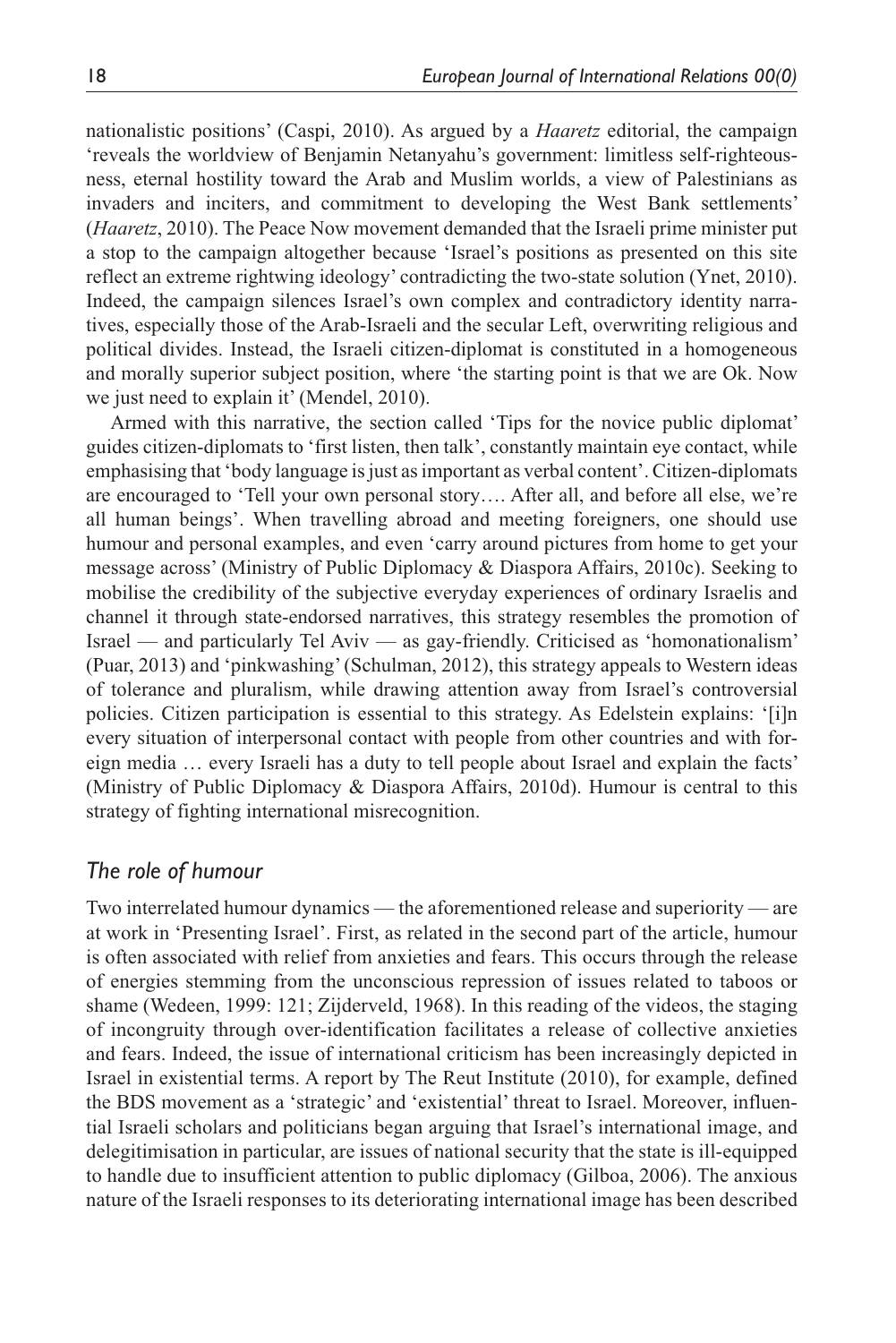by some as 'hysteria' (Peled, 2010). From this perspective, the videos were successful exactly because they brought about a cathartic relief through humour's 'anti-shame' effect, thus helping Israeli society cope with the misrecognition in the mirror of the international Other.

Second, a reading drawing on superiority theory points to the way in which the videos stage a symbolic victory in relation to the international Other. This is done by degrading the victim of the joke through shaming or ridicule (Kuipers, 2005). In this light, the rivalry between the MPDDA and the foreign media over the representation of Israel played out in the campaign could be interpreted as an attempt to stage a symbolic victory over the international Other. By ridiculing foreign journalists for being 'stupid' and 'gullible', the campaign establishes 'some eminency in ourselves by comparison with the infirmity of others' (Boskin and Dorinson, quoted in Kuipers, 2008: 375). Offended foreign journalists claimed that the campaign added fuel to the fire, which radicalised relations not only between the Israeli state and the foreign press, but with Europe as such. In response, Minister Edelstein discarded these claims by saying that he spoke to many reporters and that 'those who had a sense of humour were not offended' (Rabinovsky, 2010). Precisely in this ambiguity lies the political power of humour: Edelstein is effectively claiming that humour has a licence to be offensive. By saying that the campaign is 'only joking', Edelstein is using 'the classic let-out clause when for instance a racist joke falls on unreceptive ears' (Lockyer and Pickering, 2008: 812). The excuse assumes that a joke is just a joke and cannot be taken seriously. This is exactly the rhetorical effectiveness on which offensive comic discourse relies.

However, the semantics of ambiguity can also be seen through a more speculative reading of the videos. While the campaign explicitly attempts to ridicule foreign media, its underlying subtext could be interpreted as a differentiation from the Arab Other. Whereas the exotic, violent and barbaric representations of Israel invoked by the campaign are not shared by most Europeans, they do seem to conform to the typical depiction of Arabs in the Orientalist discourse within Israel. Here, Arabs are 'either violent, irrational and evil or authentic and antiquated' (Ras-Krakotskin, quoted in Mendel and Ranta, 2016: 10), thus serving as a constitutive Other for Israeli identity. In this reading, the negation of 'myths' presented by the campaign, such as 'Israel is a desert and they all ride camels', 'your women wear kaffiyehs' and 'Israel is a religious and primitive military dictatorship', signals to the world — and perhaps, more importantly, to the Israelis themselves — that *we are not like the Arabs*! Thereby, a symbolic victory is established, which would be less legitimate to articulate explicitly. Moreover, in the context of the Western/European community and its colonial heritage, where Israel is seen as a borderline member, this differentiation from the Arab Other expresses Israel's quest for Western recognition by signalling: *we are like you, Europeans!*<sup>11</sup>

In sum, although the latter interpretation is speculative, taken together with the other elements of the campaign, it illustrates that the usage of humour is neither subversive nor emancipatory, but serves as a depoliticising strategy. Indeed, all three videos humorously depict a sense of Israel's global misrecognition, represented by the growing gap between the dominant domestic discourses of national identity and the international image. What appears to be mocked in the first place are uninformed Western — or, more precisely, European — journalists. Yet, the videos are used to stabilise the Israeli Self through a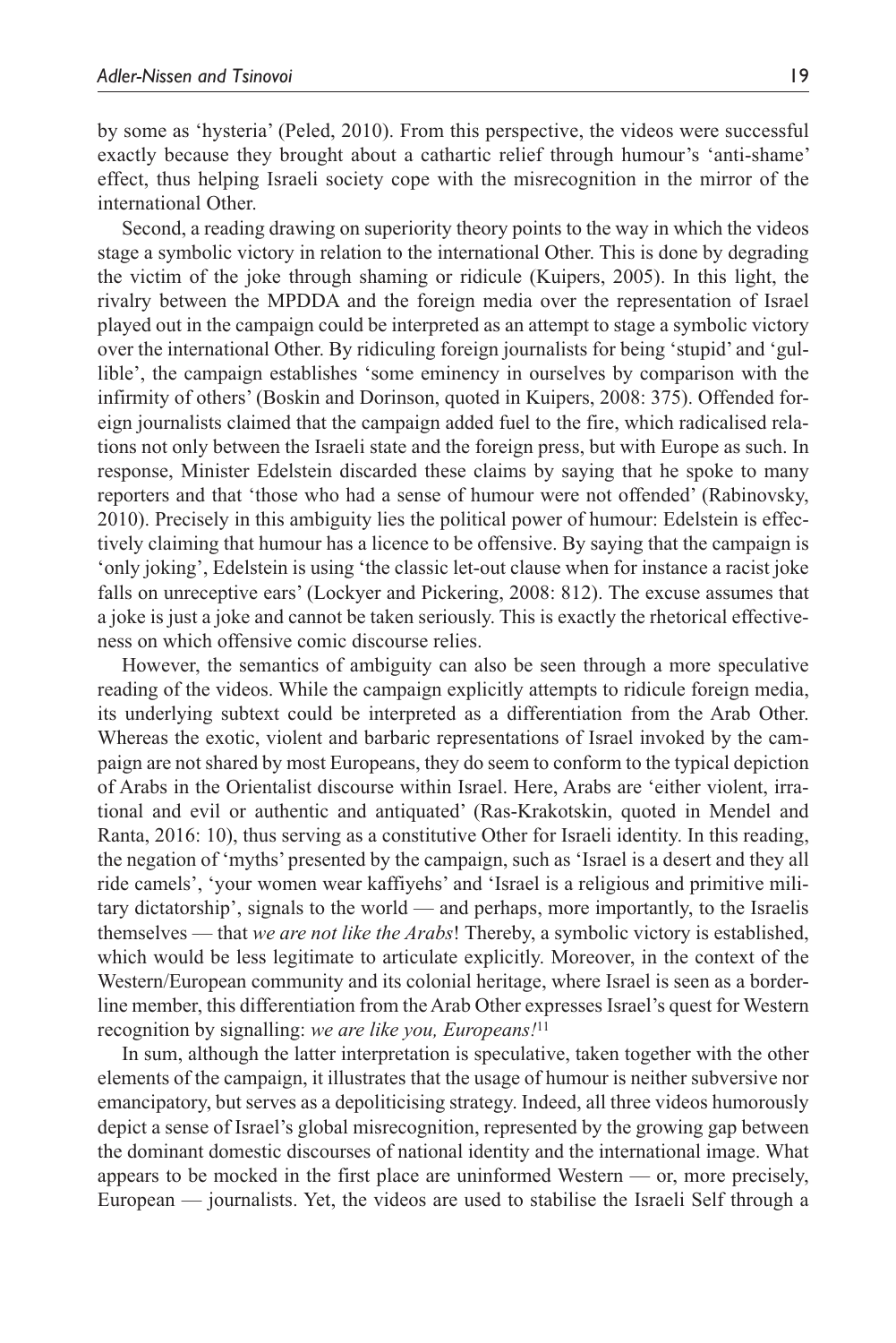form of visual play, where the exotic (camels), violent (fireworks) and barbaric (outdoor barbecues) become the twisted mirrors of dominant Israeli identity markers: security provider, Western democracy and Start-Up Nation. The only identity marker that appears to be not directly addressed is the Jewish identity. However, it could be argued that it is present in the campaign's tacit play with Orientalism, wherein the exotic, violent and barbaric are, in fact, the devalued markers of the Arab Other, from which the Israeli Self seeks differentiation.

'Presenting Israel' embodies the tension between two discourses — one of being 'distinct and better' and the other of being 'similar'. On the one hand, the campaign presents a 'normal', modern Israel — a feel-good, Western place. Reflecting the desire for recognition and release, it appeals to the idea that Israeli identity is compatible with the European, seeking to close the gap between the estranged Self and its global image. On the other hand, the campaign mocks European misrecognition, and signals that the Israeli Self is somehow superior to the misinformed European Other and that there is fundamentally no international understanding. Although the campaign ended in 2013, such strategies of parodying Israel's misrecognition are still widely at play. For instance, in a video ridiculing the foreign media coverage of the war in Gaza, produced by the Israeli MFA in 2015, a short-sighted foreign reporter mistakes Hamas's underground tunnels for a subway network. The reporter is then offered glasses and told: 'Open your Eyes. Terror rules Gaza' (Tibon, 2015). Indeed, humour reinstates a certain consensus about Israeli Self–Other relations and thus depoliticises Israel's domestic and foreign policy. However, without changing the policies for which Israel is being criticised, this strategy seems to strain rather than assist the mediation of Israel's estrangement.

# **Conclusion**

This article made three contributions to IR theory. First, we argued that international misrecognition can be understood as a gap between a dominant narrative of national Self and its image abroad, reflected in the 'mirror' of the international Other. Contrary to most approaches to recognition within IR theory, we proposed that misrecognition is inherent in any identification process. However, misrecognition only becomes politically salient when it is publicly articulated as a specific discourse of misrecognition, drawing on a multitude of unarticulated and ambiguous individual experiences. Second, the article argued that one of the prominent ways in which states cope with a discourse of international misrecognition is through public diplomacy. We thus explored public diplomacy as an attempt to stitch the gap between dominant national identity markers and the state's global image, creating a fantasy of unity between the national Self and the international Other.

Third, introducing insights from humour theory to IR theory, we explained how humour plays a key, albeit often overlooked, role in international relations, contributing both to maintain and to disrupt social order. Following *release* theory, humour contributes to 'gap-stitching' strategies by providing relief for anxieties. Humour's semantic ambiguity can promote self-critique and reflection, creating bonds between states. However, as *superiority* theorists explain, humour can also establish a sense of superiority and serve as a political weapon to defend a particular version of national Self against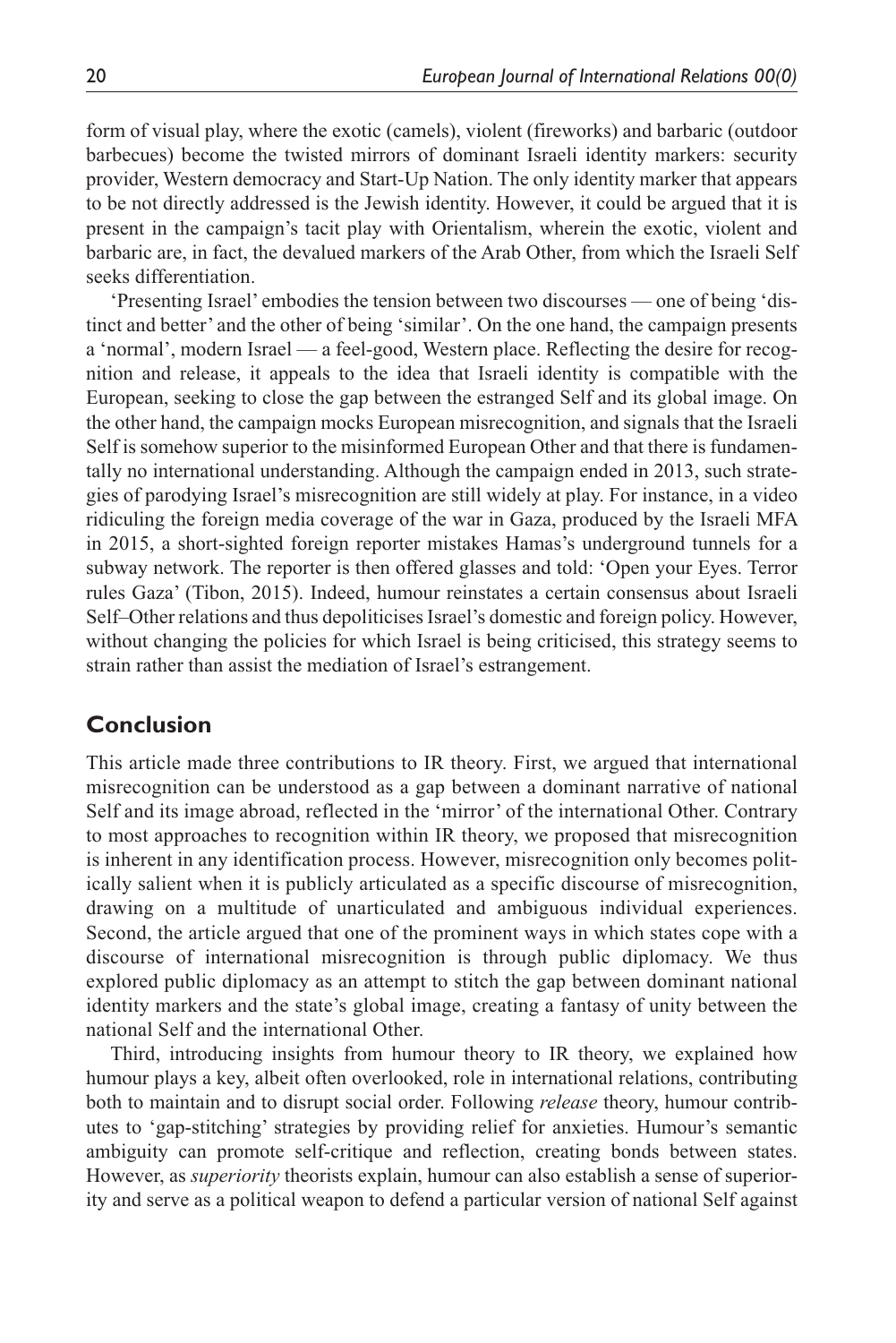criticism from within or outside. Since humour is frequently used to articulate what is seldom stated directly — to manage misrecognition — and deal with taboos, the analysis of humorous practices provides us with important insights into the mechanisms of identification and conflict in international relations.

More specifically, the article explored how the public diplomacy campaign 'Presenting Israel' mobilised citizen-diplomats through videos displaying, in a caricature format, how the world sees Israel. By promoting a discourse of international misrecognition, the campaign served to reconstruct and repair a damaged and contested image of the Israeli Self. It did so by exaggerating stereotypes visually and propelling foreign 'myths' about Israel that could easily be contradicted, at least by most Israelis. In the face of international misrecognition, humour thereby performed anxiety release. However, humour also provided a powerful way to circumvent European criticism because any potential serious import of 'Presenting Israel' could be downplayed with the argument that it was 'only joking'. The campaign fought misrecognition by claiming that Israel was a modern, high-tech, peaceful and secular democracy, thereby appealing to sameness and compatibility with European Others. Yet, at the same time, by mocking Western criticism, the campaign also presented an Israeli Self that appeared to be better than the misinformed European and (possibly) inferior Arab Others. In this sense, rather than explaining Israel, the campaign not only reinforced a particular version of Israeli identity, but also signalled that there is fundamentally no possibility of an international understanding of Israel's situation.

At a more general level, this article argued that the attempt to fight misrecognition and gain acceptance through public diplomacy does *not* necessarily 'smoothen' national characteristics or elude radical differentiations (Browning, 2013). Instead, it can be used to shrug off international critics by using humour to cope with anxiety and further radicalise international estrangement. This underlines the point that 'the struggle for recognition may as well lead to an entrenchment of existing differences between Self and Other, thus aggravating their sense of separateness without giving rise to any shared identity in the process (Bartelson, 2013: 120). A deeper understanding of international misrecognition will therefore provide invaluable insights into the way in which states cope with international approval or criticism, and thus how they construct their national identity and foreign policy.

### **Acknowledgements**

We wish to thank the two anonymous reviewers, the editors, Rita Abrahamsen, Katrine E. Andersen, Dean Cooper-Cunningham, Constance Duncombe, Karin Fierke, Simone Molin Friis, Nina Græger, Lene Hansen, Halvard Leira, Megan MacKenzie, Iver B. Neumann, Sari Youssef Saadi, Paul Sharp, Johan Spanner, Michael C. Williams and the audience and panel at the European International Studies Association (EISA) convention (2015), as well as the IR Research Group in the Department of Political Science, University of Copenhagen, for very helpful comments. Research for this article was carried out as part of the project 'Images and International Security' directed by Lene Hansen.

### **Funding**

This research was funded by the Danish Council for Independent Research, Social Sciences, grant number DFF-1327-00056B.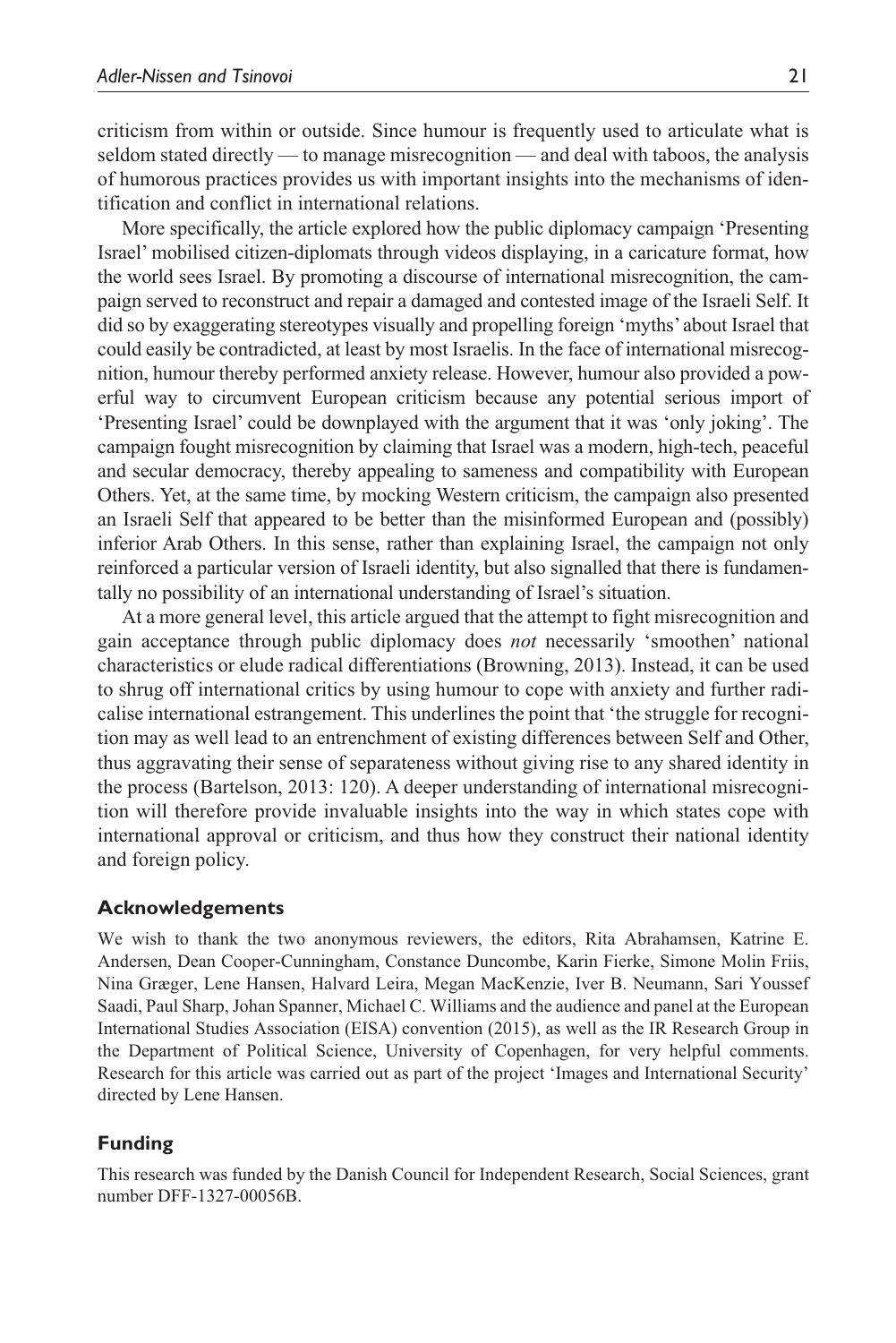### **Notes**

- 1. According to the European Union's (EU's) 2003 Eurobarometer, Israel was perceived in Europe as the biggest threat to peace in the world (EC, 2003: 78) and the *Anholt Nation Brands Index — Q3 Report* (2006) estimated Israel to be the worst brand overall.
- 2. The 2006 *Anholt Nation Brands Index* illustrates the exclusion: while it reports that Israel has the worst overall national brand, apart from Egypt, none of Israel's neighbouring countries are even considered as 'brands'.
- 3. For example, Gandhi (2006) draws on ideas of a dislocation and openness of the self to construct a utopic 'non-communitarian' community, estranged from Western civilisation.
- 4. See, for example, [http://www.pmo.gov.il/English/MediaCenter/Speeches/Pages/speech-](http://www.pmo.gov.il/English/MediaCenter/Speeches/Pages/speechDavos230114.aspx)[Davos230114.aspx](http://www.pmo.gov.il/English/MediaCenter/Speeches/Pages/speechDavos230114.aspx) (accessed 10 August 2017).
- 5. Misrecognition refers to how states cope with the sense of a gap between a claimed national self and its representation by the international Other. It thus differs from stigma management, which concerns the handling of deviance in international relations (Adler-Nissen, see also Zarakol, 2010).
- 6. Our understanding of misrecognition thus differs markedly from Pierre Bourdieu's *méconnaissance*, which he understood as the concealment of subordination or mechanisms of exchange (such as gift-giving), which work exactly by not being recognized as such (Bourdieu, 1977: 171, see also Guzzini 2012).
- 7. On the distinction between Judaism and Jewishness, see Cooper (2015).
- 8. See: [https://www.theguardian.com/commentisfree/2013/aug/20/jewish-majority-israel-villa](https://www.theguardian.com/commentisfree/2013/aug/20/jewish-majority-israel-villa-in-the-jungle)[in-the-jungle](https://www.theguardian.com/commentisfree/2013/aug/20/jewish-majority-israel-villa-in-the-jungle) (accessed 8 December 2016).
- 9. Arguably, these tensions make Israel an 'overburdened' polity (Horowitz and Lissak, 1989) and place Israel in a 'triangle dilemma', where it 'can be any two of the following — a democracy, an occupier of the territories [i.e. 'security provider'], or a Jewish state — but not all three at the same time' (Lupovici, 2012: 825).
- 10. Particularly due to the peace agreements with Egypt and Jordan and the Oslo Agreement with the Palestinian Authority.
- 11. This quest for European recognition can be seen more explicitly in the Israel Defense Forces (IDF) meme 'What would you do?' from the 2014 Gaza war, see: [http://www.independent.](http://www.independent.co.uk/news/world/middle-east/israel-gaza-conflict-rockets-fired-at-the-houses-of-parliament-in-idf-propaganda-image-intended-to-9619380.html) [co.uk/news/world/middle-east/israel-gaza-conflict-rockets-fired-at-the-houses-of-parlia](http://www.independent.co.uk/news/world/middle-east/israel-gaza-conflict-rockets-fired-at-the-houses-of-parliament-in-idf-propaganda-image-intended-to-9619380.html)[ment-in-idf-propaganda-image-intended-to-9619380.html](http://www.independent.co.uk/news/world/middle-east/israel-gaza-conflict-rockets-fired-at-the-houses-of-parliament-in-idf-propaganda-image-intended-to-9619380.html) (accessed 9 August 2017).

### **References**

Acanchi (2008) *Israel: The Country Brand Book*, Tel Aviv: LAPAM.

- Adler E (2013) Israel's unsettled relations with the world: Causes and consequences. In: Adler E (ed.) *Israel in the World: Legitimacy and Exceptionalism*. London: Routledge, pp. 1–23.
- Adler-Nissen R (2014) Stigma management in international relations: Transgressive identities, norms, and order in international society. *International Organization* 68(1): 143–176.
- Agné, H, Bartelson J, Erman, E et al. (2013) Symposium 'The politics of international recognition'. *International Theory* 5(1): 94–107.
- Ananth S (2013) The politics of the Palestinian BDS movement. *Socialism and Democracy* 27(3): 129–143.
- Anghie A (2007) *Imperialism, Sovereignty and the Making of International Law*. Cambridge: Cambridge University Press.
- The Anholt Nation Brands Index (2006) *Israel's International Image Q3 2006*. Available at: [http://](http://muzzlewatch.com/wp-content/brandisraelstudy.pdf) [muzzlewatch.com/wp-content/brandisraelstudy.pdf](http://muzzlewatch.com/wp-content/brandisraelstudy.pdf) (accessed 2 January 2018).
- Anholt S (2002) What is a nation brand? Available at: [http://www.superbrands.com/turkeysb/](http://www.superbrands.com/turkeysb/trcopy/files/Anholt_3939.pdf) [trcopy/files/Anholt\\_3939.pdf](http://www.superbrands.com/turkeysb/trcopy/files/Anholt_3939.pdf) (accessed 21 December 2016).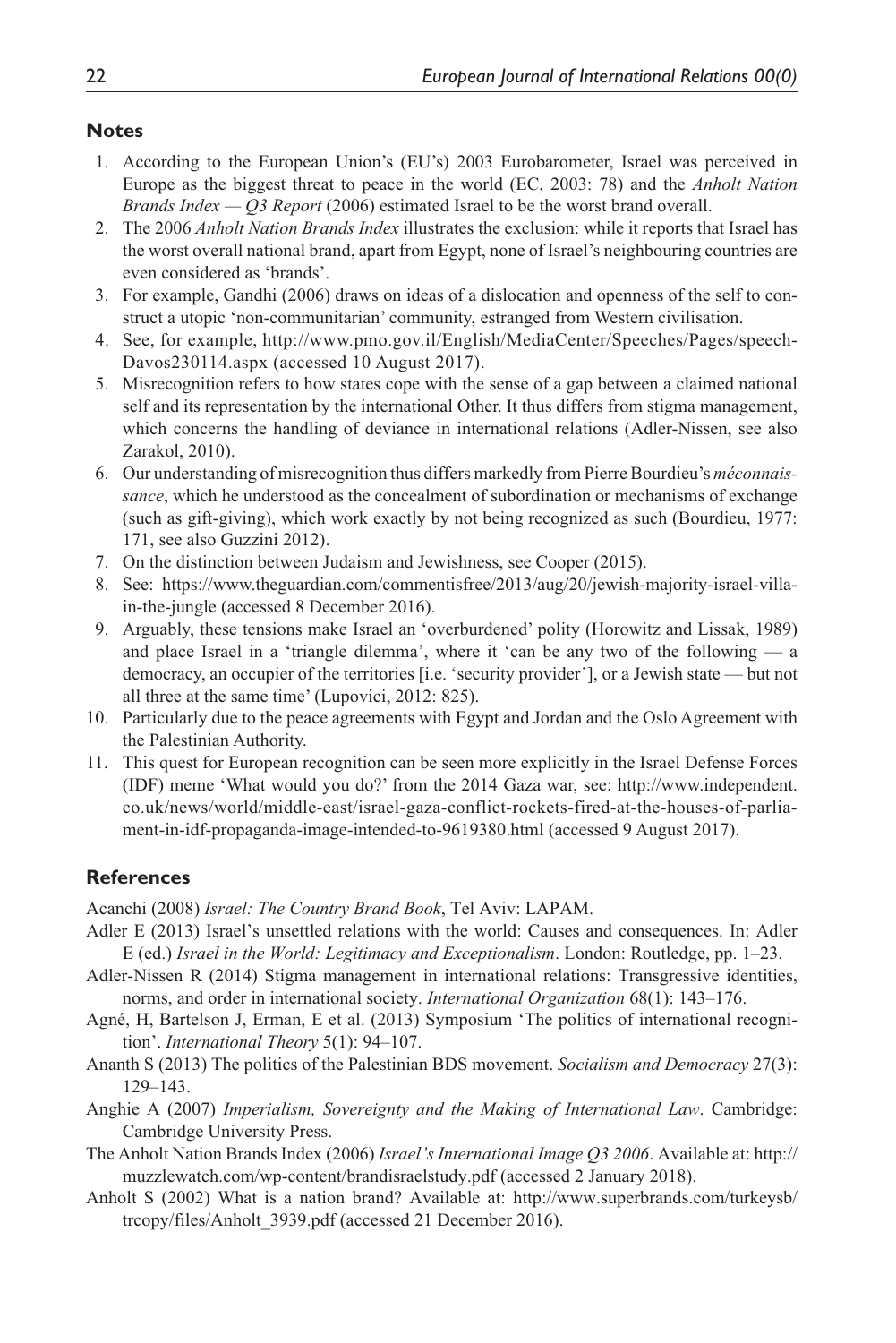- Aronczyk M (2013) *Branding the Nation: The Global Business of National Identity*. Oxford: Oxford University Press.
- Attias S (2012) Israel's new peer-to-peer diplomacy. *The Hague Journal of Diplomacy* 7(4): 473– 482.
- Barnett M (2013) Cosmopolitanism: Good for Israel? Or bad for Israel? In: Adler E (ed.) *Israel in the World: Legitimacy and Exceptionalism*. London: Routledge, pp. 32–50.
- Barr M (2012) Nation branding as nation building: China's image campaign. *East Asia* 29(1): 81–94.
- Bar-Tal D and Antebi D (1992) Siege mentality in Israel. *International Journal of Intercultural Relations* 16(3): 251–275.
- Bartelson J (2013) Three concepts of recognition. *International Theory* 5(1): 107–129.
- Berenskoetter F (2007) Friends, there are no friends? An intimate reframing of the international. *Millennium — Journal of International Studies* 35(3): 647–676.
- Bialer U (2002) Top hat, tuxedo and cannons: Israeli foreign policy from 1948 to 1956 as a field of study. *Israel Studies* 7(1): 1–80.
- Biersteker TJ and Weber C (eds) (1996) *State Sovereignty as Social Construct*. Cambridge: Cambridge University Press.
- Bjola C and Holmes M (eds) (2015) *Digital Diplomacy: Theory and Practice*. London: Routledge.
- Bronner E (2010) Positive views of Israel, brought to you by Israelis. Available at: [http://www.](http://www.nytimes.com/2010/02/18/world/middleeast/18israel.html) [nytimes.com/2010/02/18/world/middleeast/18israel.html](http://www.nytimes.com/2010/02/18/world/middleeast/18israel.html) (accessed 8 December 2016).
- Browning CS (2013) Nation branding, national self-esteem, and the constitution of subjectivity in late modernity. *Foreign Policy Analysis* 11(2): 195–214.
- Burns T and Thompson S (eds) (2013) *Global Justice and the Politics of Recognition*. Basingstoke: Palgrave.
- Campbell D (1993) *Writing Security: United States Foreign Policy and the Politics of Identity*. Manchester: Manchester University Press.
- Caspi D (2010) Explaining Israel or the minister? (In Hebrew.) Available at: [http://www.ynet.](http://www.ynet.co.il/articles/0,7340,L-3854453,00.html) [co.il/articles/0,7340,L-3854453,00.html](http://www.ynet.co.il/articles/0,7340,L-3854453,00.html) (accessed 8 December 2016).
- Chazan N (2013) Israel and the world: The democracy factor. In: Adler E (ed.) *Israel in the World: Legitimacy and Exceptionalism*. London: Routledge, pp. 73–96.
- Cooper J (2015) A diasporic critique of diasporism: The question of Jewish political agency. *Political Theory* 43(1): 80–110.
- Daase C, Fehl C, Geiss A et al. (eds) (2015) *Recognition in International Relations: Rethinking a Political Concept in a Global Context*. Houndmills: Palgrave.
- Del Sarto RA (2006) *Contested State Identities and Regional Security in the Euro-Mediterranean Area*. Houndmills: Palgrave.
- Der Derian J (1987) *On Diplomacy: A Genealogy of Western Estrangement*. London: Basil Blackwell.
- EC (European Commission) (2003) Eurobarometer, IRAQ and PEACE IN THE WORLD. Available at: [http://ec.europa.eu/public\\_opinion/flash/fl151\\_iraq\\_full\\_report.pdf](http://ec.europa.eu/public_opinion/flash/fl151_iraq_full_report.pdf) (accessed 12 August 2017).
- Edkins J (1999) *Poststructuralism and International Relations: Bringing the Political Back In*. London: Lynne Rienner.
- Epstein C (2011) Who speaks? Discourse, the subject and the study of identity in international politics. *European Journal of International Relations* 17(2): 327–350.
- Epstein C (2013) Constructivism or the eternal return of universals in International Relations. Why returning to language is vital to prolonging the owl's flight. *European Journal of International Relations* 19(3): 499–519.
- Fitzpatrick KR (2009) *Future of U.S. Public Diplomacy: An Uncertain Fate*. Leiden, NLD: Brill Academic Publishers.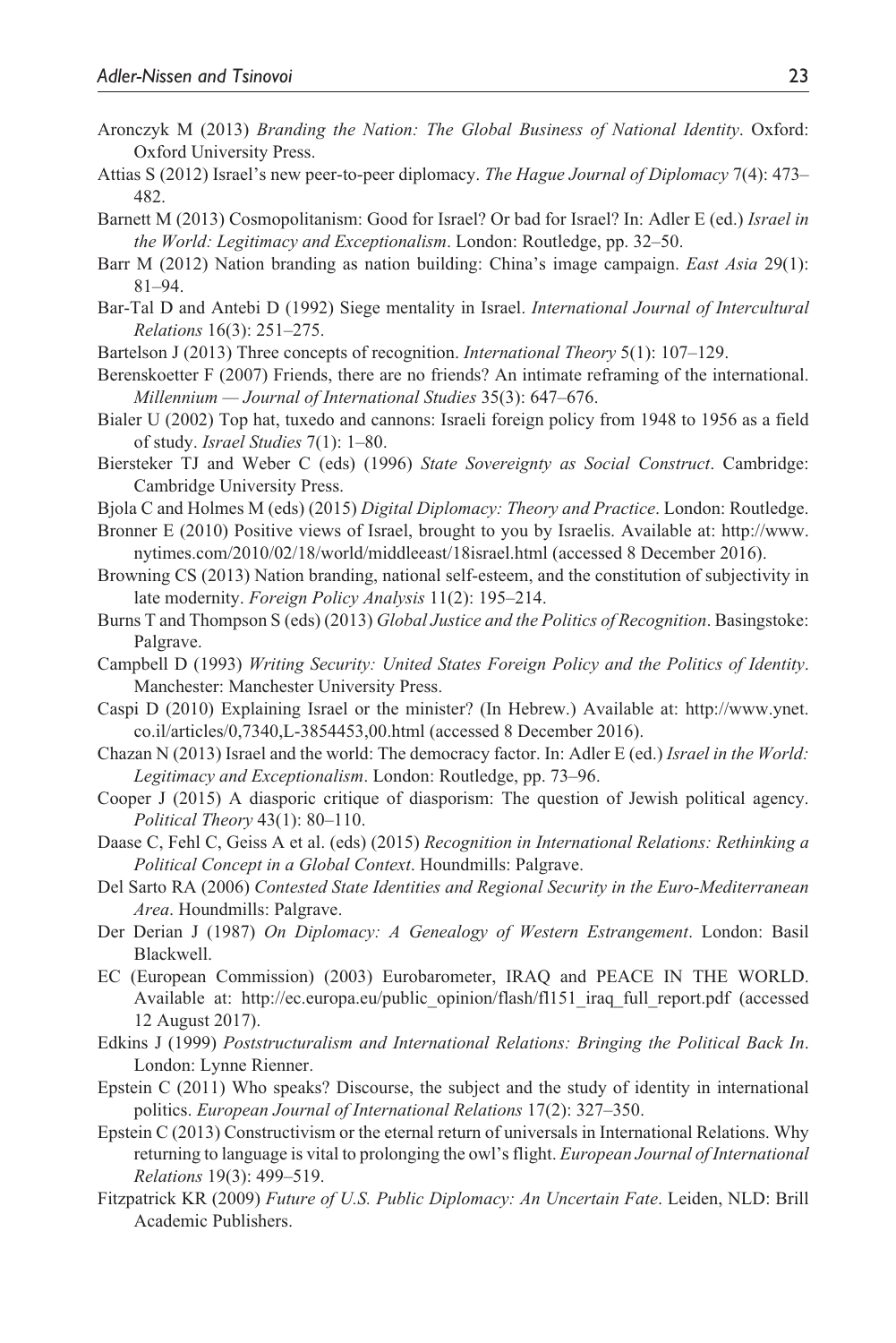Freud S (2003 [1905]) *The Joke and Its Relation to the Unconscious*. London: Penguin.

- Gandhi L (2006) *Affective Communities: Anticolonial Thought, Fin-de-Siecle Radicalism, and the Politics of Friendship*. Durham: Duke University Press.
- Gilboa E (2006) Public diplomacy: The missing component in Israel's foreign policy. *Israel Affairs* 12(4): 715–747.
- Graan A (2013) Counterfeiting the nation? Skopje 2014 and the politics of nation branding in Macedonia. *Cultural Anthropology* 28(1): 161–179.
- Greenfield S (2012) Israeli Hasbara: Myths and facts. Available at: [http://www.molad.org/images/](http://www.molad.org/images/upload/files/49381451033828.pdf) [upload/files/49381451033828.pdf](http://www.molad.org/images/upload/files/49381451033828.pdf) (accessed 21 December 2016).
- Greenhill B (2008) Recognition and collective identity formation in international politics. *European Journal of International Relations* 14(2): 343–368.
- Gustafsson K (2016) Recognising recognition through thick and thin: Insights from Sino-Japanese relations. *Cooperation and Conflict* 51(3): 255–271.
- Guzzini S (2013) Power. In: Adler-Nissen R (ed) *Bourdieu in International Relations: Rethinking Key Concepts in IR*. London: Routledge, pp. 79–91.
- *Haaretz* (2010) A government without hope. Available at: [http://www.haaretz.com/a-government](http://www.haaretz.com/a-government-without-hope-1.263848)[without-hope-1.263848](http://www.haaretz.com/a-government-without-hope-1.263848) (accessed 8 December 2016)
- Hansen L (2006) *Security as Practice: Discourse Analysis and the Bosnian War*. London: Routledge.
- Hansen L (2011) Theorizing the image for security studies: Visual securitization and the Muhammad cartoon crisis. *European Journal of International Relations* 17(1): 51–74.
- Hocking B (2005) Rethinking the 'new' public diplomacy. In: Melissen J (ed.) *The New Public Diplomacy*. Houndmills: Palgrave, pp. 28–43.
- Horowitz D and Lissak M (1989) *Trouble in Utopia: The Overburdened Polity of Israel*. Albany, NY: State University of New York Press.
- Hutcheon L (1994) *Irony's Edge: The Theory and Politics of Irony*. London: Routledge.
- Hutchison E and Bleiker R (2014) Theorizing emotions in world politics. *International Theory* 6(3): 491–514.
- Jones C and Spicer A (2005) The sublime object of entrepreneurship. *Organization* 12(2): 223– 246.
- Jposttv (2014) JPost diplomatic conference panel (28:15). Available at: [https://www.youtube.](https://www.youtube.com/watch?v=cTlr4qgV6Vg) [com/watch?v=cTlr4qgV6Vg](https://www.youtube.com/watch?v=cTlr4qgV6Vg) (accessed 29 July 2017).
- Khatib L, Dutton W and Thelwall M (2012) Public diplomacy 2.0: A case study of the US Digital Outreach Team. *Middle East Journal* 66(3): 453–472.
- Knesset Research and Information (2010) Israel's Hasbara apparatus and its global image. (In Hebrew.) Available at: <https://www.knesset.gov.il/mmm/data/pdf/m02774.pdf>(accessed 12 August 2017).
- Kook R (1996) 'Between Uniqueness and Exclusion: The Politics of Identity in Israel in Comparative Perspective' in Barnett M.N. (ed.) *Israel in Comparative Perspective: Challenging the Conventional Wisdom*. Albany: State University of New York Press.
- Krasner SD (1995) Compromising Westphalia. *International Security* 20(3): 115–151.
- Krishna S (1993) The importance of being ironic: A postcolonial view on critical International Relations theory. *Alternatives* 18: 385–417.
- Kuipers G (2005) 'Where was King Kong when we needed him?' Public discourse, digital disaster jokes, and the functions of laughter after 9/11. *The Journal of American Culture* 28(1): 70–84.
- Kuipers G (2008) The sociology of humour. In: Raskin V (ed.) *The Primer of Humour Research*. Berlin and New York, NY: Mouton de Gruyter, pp. 365–402.
- Kuusisto R (2009) Comic plots as conflict resolution strategy. *European Journal of International Relations* 15(4): 601–626.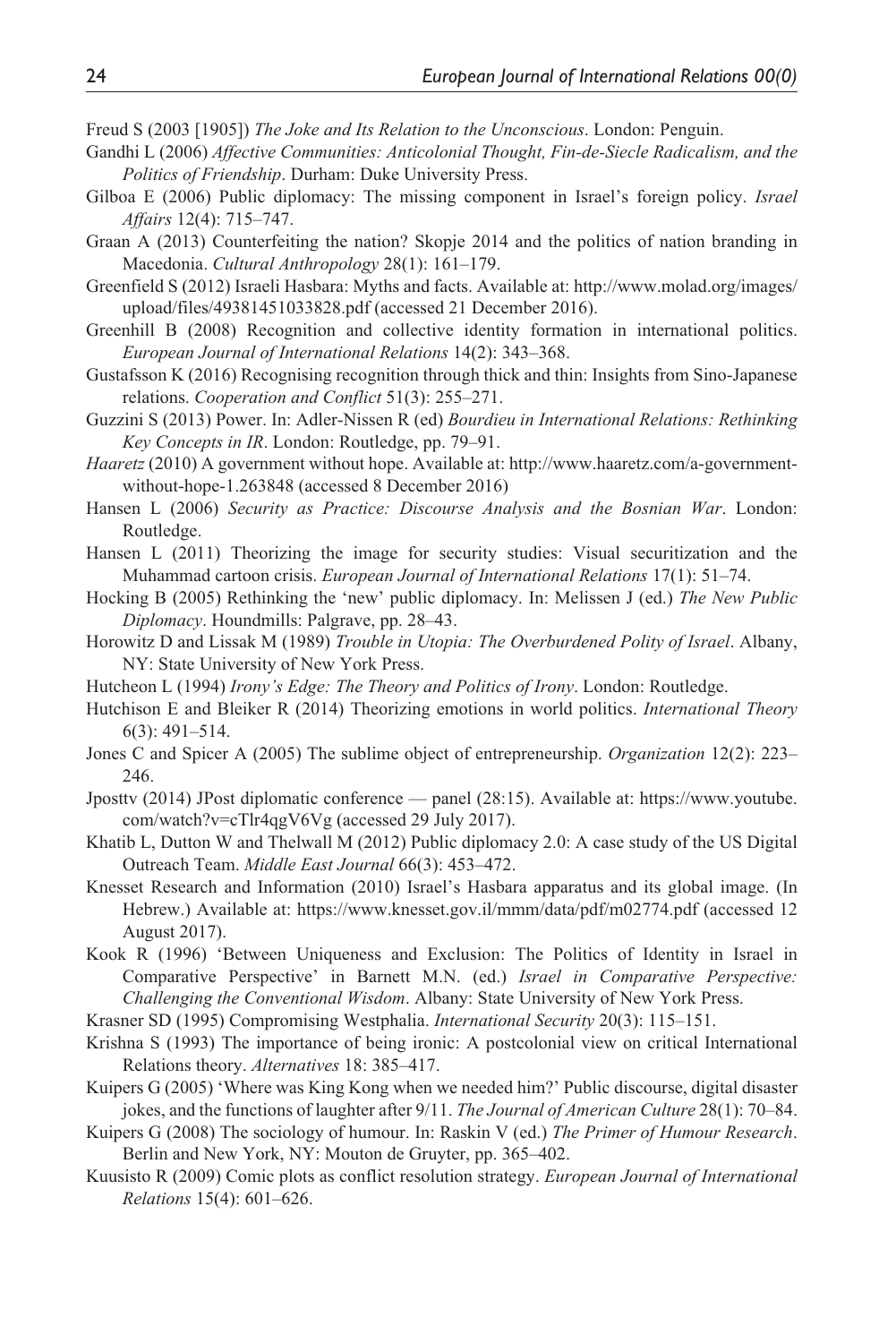Lacan J (1985) *Ecrits, a Selection*. London: Tavistock.

- Laclau E and Mouffe C (1985) *Hegemony and Socialist Strategy: Towards a Radical Democratic Politics*. London: Verso.
- Lebow RN (2008) Identity and International Relations. *International Relations* 22(4): 473–492.
- Lindemann T (2014) The case for an empirical and social-psychological study of recognition in international relations. *International Theory* 5(1): 150–156.
- Lindemann T and Ringmar E (eds) (2014) *The International Politics of Recognition*. Boulder, CO: Paradigm.
- Lockyer S and Pickering M (2008) You must be joking: The sociological critique of humour and comic media. *Sociology Compass* 2(3): 808–820.
- Löwenheim O (2008) Examining the state: A Foucauldian perspective on international 'governance indicators'. *Third World Quarterly* 29(2): 255–274.
- Lupovici A (2012) Ontological dissonance, clashing identities, and Israel's unilateral steps towards the Palestinians. *Review of International Studies* 38(4): 809–833.
- Malone GD (1985) Managing public diplomacy. *Washington Quarterly* 8(3): 199–213.
- Martineau W, Meer N and Thompson S (2012) Theory and practice in the politics of recognition and misrecognition. *Res Publica* 18(1): 1–9.
- Marzano A (2013) The loneliness of Israel. The Jewish state's status in international relations. *The International Spectator: Italian Journal of International Affairs* 48(2): 96–113.
- Masbirim's Channel (2010a) Masbirim 1. Available at: [https://www.youtube.com/watch?v=](https://www.youtube.com/watch?v=
qkuX4RLr0yA) [qkuX4RLr0yA](https://www.youtube.com/watch?v=
qkuX4RLr0yA) (accessed 7 December 2016).
- Masbirim's Channel (2010b) Masbirim 2. Available at: [https://www.youtube.com/watch?v=](https://www.youtube.com/watch?v=
sTYFpQiuaVI) [sTYFpQiuaVI](https://www.youtube.com/watch?v=
sTYFpQiuaVI) (accessed 13 December 2016).
- Masbirim's Channel (2010c) Masbirim 3. Available at: [https://www.youtube.com/watch?v=](https://www.youtube.com/watch?v=
KrRwnMp6Lv0) [KrRwnMp6Lv0](https://www.youtube.com/watch?v=
KrRwnMp6Lv0) (accessed 13 December 2016).
- Melissen J (2005) The new public diplomacy: Between theory and practice. In: Melissen J (ed.) *The New Public Diplomacy: Soft Power in International Relations*. Houndmills: Palgrave, pp. 3–26.
- Mendel Y (2010) The state of Israel needs an electric shock. Available at: [http://news.walla.co.il/](http://news.walla.co.il/item/1651294) [item/1651294](http://news.walla.co.il/item/1651294) (accessed 30 July 2017).
- Mendel Y and Ranta R (2016) *From the Arab Other to the Israeli Self: Palestinian Culture in the Making of Israeli National Identity*. London: Routledge.
- Ministry of Public Diplomacy & Diaspora Affairs (2010a) Myth vs. reality. Available at: [https://](https://web.archive.org/web/20120724085041/http://masbirim.gov.il/eng/i_myth.html) [web.archive.org/web/20120724085041/http://masbirim.gov.il/eng/i\\_myth.html](https://web.archive.org/web/20120724085041/http://masbirim.gov.il/eng/i_myth.html) (accessed 14 December 2016).
- Ministry of Public Diplomacy & Diaspora Affairs (2010b) Israel and the Arab world. Available at: [https://web.archive.org/web/20120308193304/http://masbirim.gov.il/eng/i\\_settlements.](https://web.archive.org/web/20120308193304/http://masbirim.gov.il/eng/i_settlements.html?fd208660) [html?fd208660](https://web.archive.org/web/20120308193304/http://masbirim.gov.il/eng/i_settlements.html?fd208660) (accessed 14 December 2016).
- Ministry of Public Diplomacy & Diaspora Affairs (2010c) Tips. Available at: [https://web.](https://web.archive.org/web/20120724085437/http://masbirim.gov.il/eng/i_ourtips.html) [archive.org/web/20120724085437/http://masbirim.gov.il/eng/i\\_ourtips.html](https://web.archive.org/web/20120724085437/http://masbirim.gov.il/eng/i_ourtips.html) (accessed 14 December 2016).
- Ministry of Public Diplomacy & Diaspora Affairs (2010d) Message from the Ministry of Public Diplomacy. Available at: [https://web.archive.org/web/20120307204301/http://masbirim.](https://web.archive.org/web/20120307204301/http://masbirim.gov.il/eng/b_minister.html) [gov.il/eng/b\\_minister.html](https://web.archive.org/web/20120307204301/http://masbirim.gov.il/eng/b_minister.html) (accessed 14 December 2016).
- Mitzen J (2006) Ontological security in world politics: State identity and the security dilemma. *European Journal of International Relations* 12(3): 341–370.
- Morreall J (2005) Humour and the conduct of politics. In: Lockyer S and Pickering M (eds) *Beyond a Joke. The Limits of Humour*. Houndmills: Palgrave, pp. 63–78.
- Morreall J (2011) *Comic Relief: A Comprehensive Philosophy of Humour*. New York, NY: Blackwell.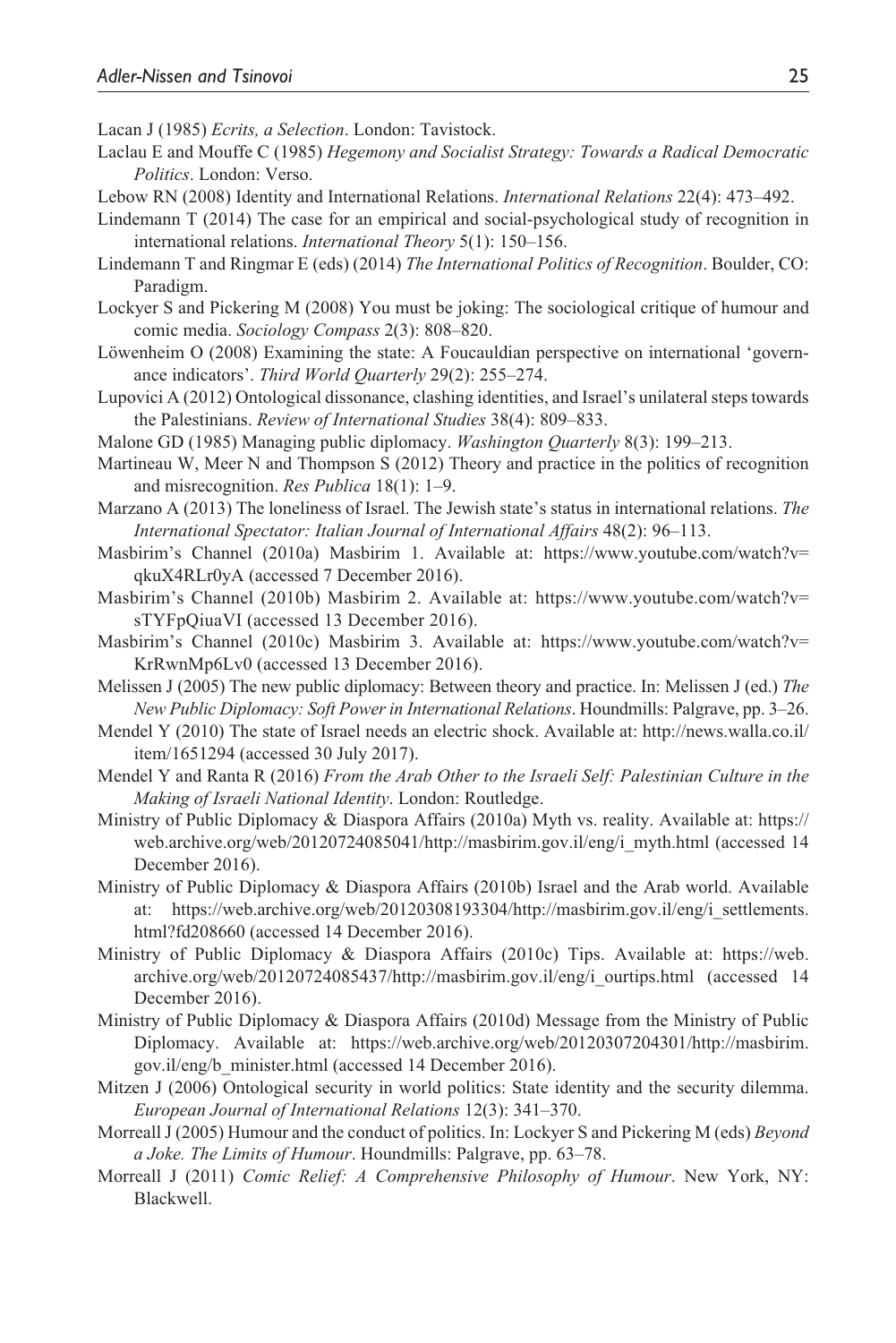Mouffe, (2009) *On the Political*. London: Routledge.

- Neumann IB (1998) *Uses of the Other: 'The East' in European Identity Formation*. Minneapolis, MN: University of Minnesota Press.
- Payne RA (2017) Laughing off a zombie apocalypse: The value of comedic and satirical narratives. *International Studies Perspectives* 18(2): 211–224.
- Peled D (2010) Delegitimising the delegitimisers. *Jewish Quarterly* 57(1): 32–33.
- Peri Y (1993) The Arab–Israeli conflict and Israeli democracy. In: Sprinzak E and Diamond L (eds) *Israeli Democracy Under Stress*. Boulder, CO: Lynne Rienner, pp. 343–357.
- Puar J (2013) Rethinking homonationalism. *International Journal of Middle East Studies* 45(2): 336–339.
- Pyoterkovsky S (2010) We cannot trade policy for temporary legitimation. (In Hebrew.) Available at: <http://www.inn.co.il/News/News.aspx/208447>(accessed 14 December 2016).
- Rabinovsky T (2010) European reporters against the Hasbara campaign: Not stupid. (In Hebrew.) Available at:<http://www.ynet.co.il/articles/0,7340,L-3855017,00.html>(accessed 8 December 2016).
- Ringmar E (2002) The recognition game: Soviet Russia against the West. *Cooperation and Conflict* 37(2): 115–136.
- Ringmar E (2014) Recognition and the origins of international society. *Global Discourse* 4(4): 446–458.
- Rolfe M (2009) Clashing taboos: Danish cartoons, the Life of Brian and public diplomacy. *The Hague Journal of Diplomacy* 4(3): 261–281.
- Schatz E (2008) Transnational image making and soft authoritarian Kazakhstan. *Slavic Review* 67(1): 50–62.
- Schulman S (2012) *Israel/Palestine and the Queer International*. Durham: Duke University Press.
- Seaman D (2010) Opposing the digital pogrom. Available at: [http://www.jpost.com/printarticle.](http://www.jpost.com/printarticle.aspx?id=170128) [aspx?id=170128](http://www.jpost.com/printarticle.aspx?id=170128) (accessed 8 December 2016).
- Senor D and Singer S (2011) *Start-Up Nation: The Story of Israel's Economic Miracle*. New York, NY: Twelve.
- Shilo E (2008) The Ministry of foreign Affairs: A national project 'Branding Israel'. (In Hebrew.) Available at:<http://www.inn.co.il/News/News.aspx/170625> (accessed 13 December 2016).
- State Comptroller (2002) Annual report 53A. (In Hebrew.) Available at: [http://www.mevaker.gov.](http://www.mevaker.gov.il/he/Reports/Pages/353.aspx?entity) [il/he/Reports/Pages/353.aspx?entity](http://www.mevaker.gov.il/he/Reports/Pages/353.aspx?entity) (accessed 12 August 2017).
- State Comptroller (2007) Annual report 58A. (In Hebrew.) Available at: [http://www.mevaker.gov.](http://www.mevaker.gov.il/he/Reports/Pages/293.aspx) [il/he/Reports/Pages/293.aspx](http://www.mevaker.gov.il/he/Reports/Pages/293.aspx) (accessed 12 August 2017).
- Strömbom L (2014) Thick recognition: Advancing theory on identity change in intractable conflicts. *European Journal of International Relations* 20(1): 168–191.
- Subotic J (2017) JAT—More Than Flying: Constructing Yugoslav Identity in the Air. *East European Politics and Societies*, onlinefirst.
- Sucharov M (2005) *The International Self: Psychoanalysis and the Search for Israeli–Palestinian Peace*. Ithaca, NY: SUNY Press.
- The Committee for Immigration, Absorption and Diaspora Affairs (2012) Protocol 256, 16th of July. (In Hebrew.) Available at: http://knesset.gov.il/protocols/data/rtf/alia/2012-07-16.rtf (accessed 12 August 2017).
- The Reut Institute (2010) Building a political firewall against Israel's delegitimization conceptual framework. Available at: [http://reut-institute.org/Data/Uploads/PDFVer/20100310%20](http://reut-institute.org/Data/Uploads/PDFVer/20100310%20Delegitimacy%20Eng.pdf) [Delegitimacy%20Eng.pdf](http://reut-institute.org/Data/Uploads/PDFVer/20100310%20Delegitimacy%20Eng.pdf) (accessed 12 August 2017).
- Tibon A (2015) Foreign reporters are furious over MFA's video: 'Inappropriate move'. (In Hebrew.) Accessible at: <http://news.walla.co.il/item/2864085> (accessed 22 December 2016).
- Toledano M and Mckie D (2013) *Public Relations and Nation Building: Influencing Israel*. London: Routledge.